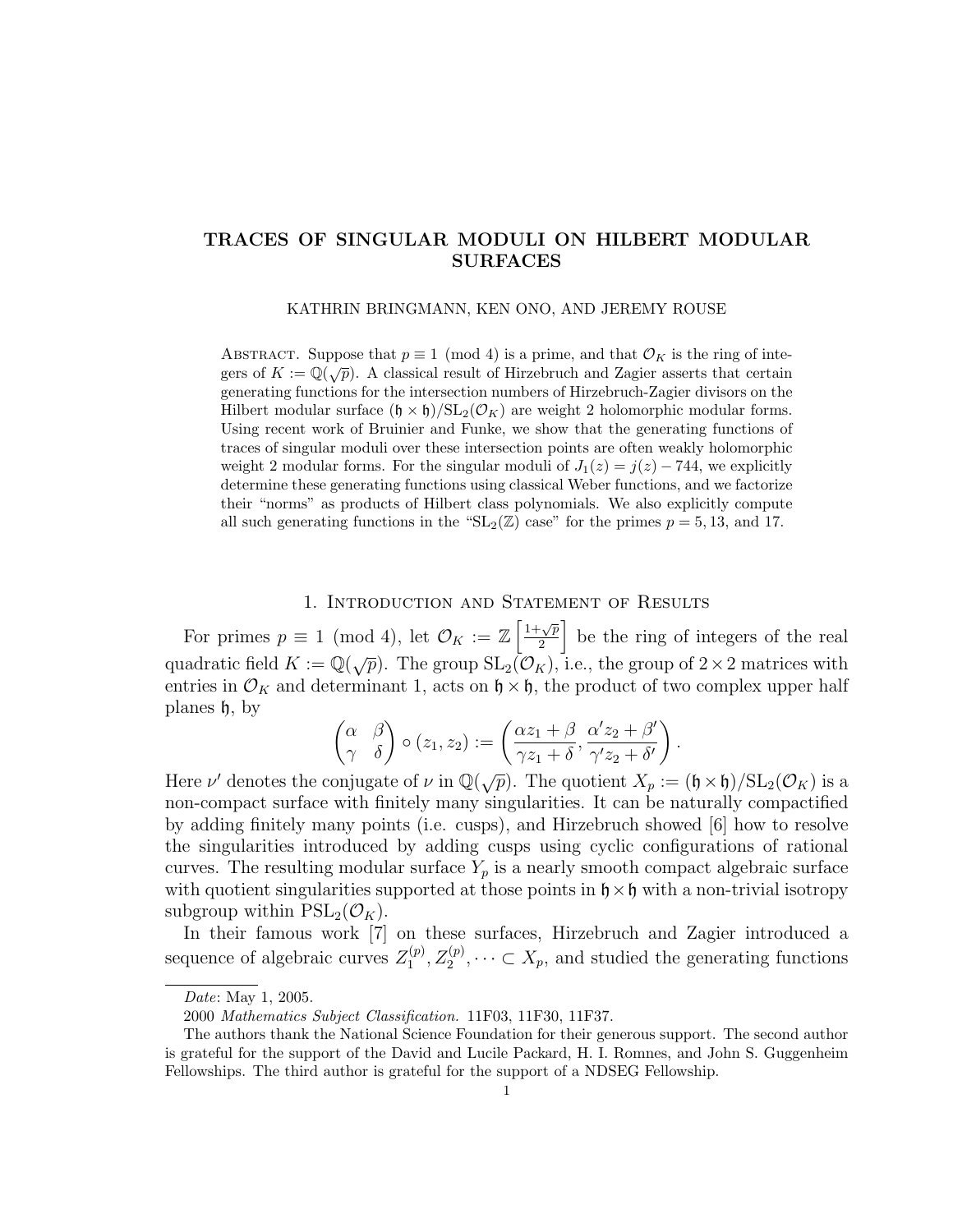for their intersection numbers. They proved the striking fact that these generating functions are weight 2 modular forms, an observation which allowed them to identify spaces of modular forms with certain homology groups for  $Y_p$ . To define these curves, for a positive integer N, consider the points  $(z_1, z_2) \in \mathfrak{h} \times \mathfrak{h}$  satisfying an equation of the form

(1.1) 
$$
Az_1z_2\sqrt{p} + \lambda z_1 - \lambda' z_2 + B\sqrt{p} = 0,
$$

where  $A, B \in \mathbb{Z}, \lambda \in \mathcal{O}_K$ , and  $\lambda \lambda' + ABp = N$ . Each such equation defines a curve in  $\mathfrak{h} \times \mathfrak{h}$  isomorphic to  $\mathfrak{h}$ , and their union is invariant under  $SL_2(\mathcal{O}_K)$ . The *Hirzebruch*-Zagier divisor  $Z_N^{(p)}$  is defined to be the image of this union in  $X_p$ . If  $\left(\frac{N}{p}\right) = -1$ , then one easily sees from (1.1) that  $Z_N^{(p)}$  is empty.

We let  $Z_N^{(p)}$  denote the closure of  $Z_N^{(p)}$  in  $Y_p$ . If  $(Z_m^{(p)}, Z_n^{(p)})$  denotes the intersection number of  $Z_m^{(p)}$  and  $Z_n^{(p)}$  in  $Y_p$  (see [7] for the precise formulation), then Hirzebruch and Zagier proved in  $[7]$ , for every positive integer  $m$ , that

(1.2) 
$$
\Phi_m^{(p)}(z) := a_m^{(p)}(0) + \sum_{n=1}^{\infty} (\widetilde{Z_m^{(p)}}, \widetilde{Z_n^{(p)}}) q^n
$$

(note  $q = e^{2\pi i z}$  throughout) is a holomorphic weight 2 modular form on  $\Gamma_0(p)$  with Nebentypus  $\left(\frac{1}{r}\right)$  $\frac{1}{p}$ . Here  $a_m^{(p)}(0)$  is a simple constant arising from a volume computation. More precisely,  $\Phi_m^{(p)}(z)$  is in the *plus space*  $M_2^+\left(\Gamma_0(p),\right)\frac{z}{k}$  $(\frac{1}{p})$ , the space of holomorphic weight 2 modular forms  $F(z) = \sum_{n=0}^{\infty} a(n)q^n$  on  $\Gamma_0(p)$  with Nebentypus  $\left(\frac{z}{p}\right)$  $(\frac{1}{p})$ , with the additional property that

(1.3) 
$$
a(n) = 0 \quad \text{if } \left(\frac{n}{p}\right) = -1.
$$

In the present paper, we require the space  $\mathcal{M}_2\left(\Gamma_0(p),\left(\frac{1}{p}\right)\right)$  $(\frac{1}{p})$ , the space of weakly holomorphic modular forms of weight 2 on  $\Gamma_0(p)$  with Nebentypus  $\left(\frac{1}{n}\right)$  $\frac{1}{p}$ ). Let  $\mathcal{M}^+_2\left(\Gamma_0(p),\big(\frac{1}{p}\right)$  $\frac{1}{p})\bigg)$ be the subspace of those forms in  $\mathcal{M}_2\left(\Gamma_0(p),\frac{p}{p}\right)$  $\left(\frac{1}{p}\right)$  that satisfy (1.3). Recall that a function is weakly holomorphic if its poles (if there are any) are supported at cusps.

The geometric part of the proof of the modularity of (1.2) provides a concrete description of the intersection points  $Z_m^{(p)} \cap Z_n^{(p)}$ . Loosely speaking, the "finite points"  $Z_m^{(p)} \cap Z_n^{(p)}$  are identified with CM points in h which are the "roots" of  $\Gamma_0(m)$  equivalence classes of binary quadratic forms with negative discriminants of the form  $-(4mn-x^2)/p$ (see Section 2.1). The values of modular functions at such CM points are known as singular moduli, and in view of the modularity of  $(1.2)$ , it is natural to consider generating functions for the values of singular moduli over the CM points constituting  $Z_m^{(p)} \cap Z_n^{(p)}$ .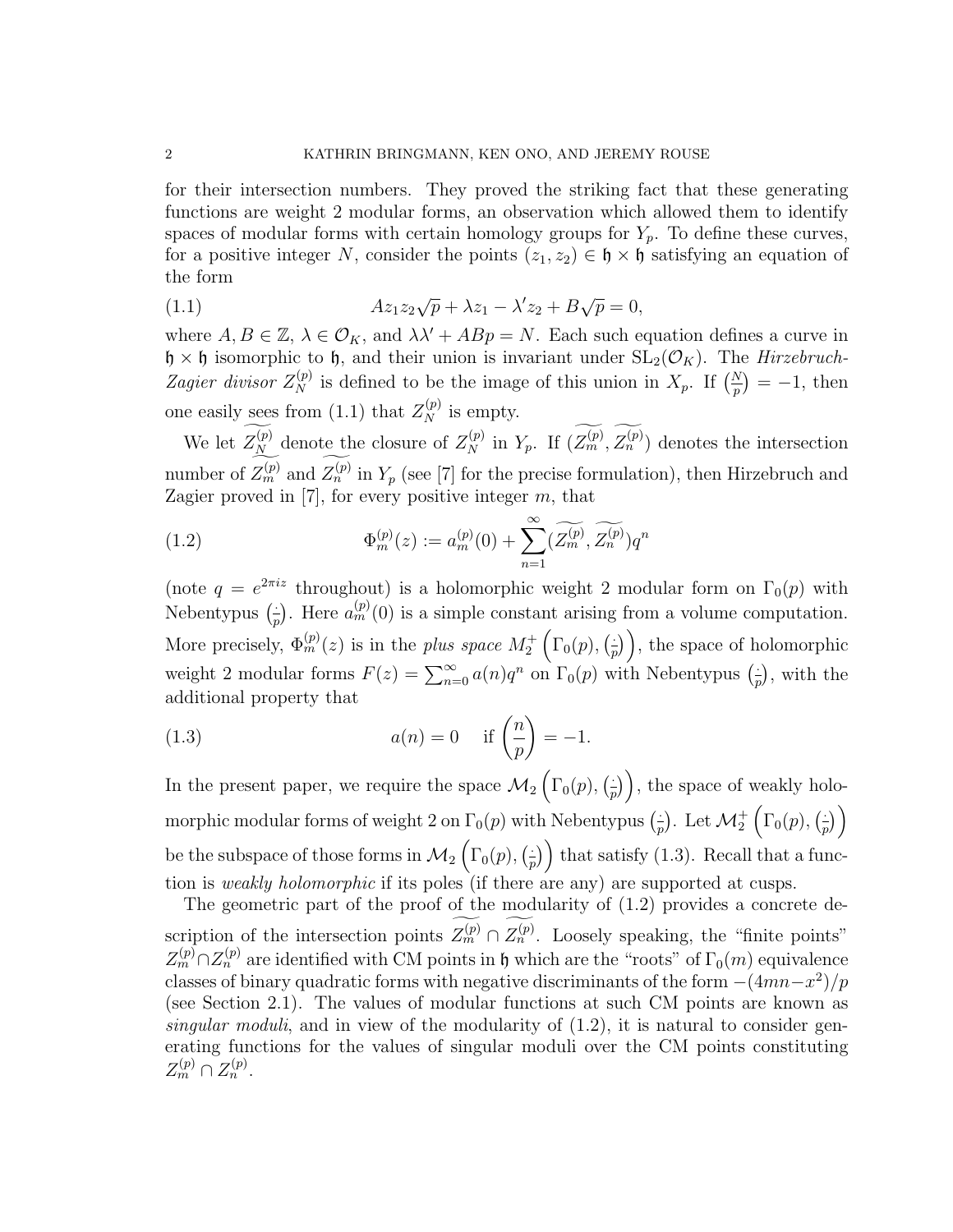Suppose that  $\ell = 1$  or that  $\ell$  is an odd prime with  $\left(\frac{\ell}{n}\right)$  $\binom{\ell}{p} \neq -1$ , and let  $\Gamma_0^*(\ell)$  be the projective image of the extension of  $\Gamma_0(\ell)$  by the Fricke involution  $W_\ell = \begin{pmatrix} 0 & -1 \\ \ell & 0 \end{pmatrix}$  in  $PSL_2(\mathbb{R})$ . Suppose that  $f(z) = \sum_{n \gg -\infty} a(n)q^n \in \mathcal{M}_0(\Gamma_0^*(\ell))$ , the space of weakly holomorphic modular functions with respect to  $\Gamma_0^*(\ell)$ . Furthermore, suppose that  $a(0) = 0$ . We define the "trace" of  $f(z)$  over  $Z_{\ell}^{(p)} \cap Z_{n}^{(p)}$  by

(1.4) 
$$
(Z_{\ell}^{(p)}, Z_{n}^{(p)})_{f}^{\text{tr}} := \sum_{\tau \in Z_{\ell}^{(p)} \cap Z_{n}^{(p)}} \frac{f(\tau)}{\# \Gamma_{0}^{*}(\ell)_{\tau}},
$$

where  $\Gamma_0^*(\ell)$ <sub>τ</sub> denotes the stabilizer of  $\tau$  in  $\Gamma_0^*(\ell)$ . For these traces, we consider the analog of the generating functions in (1.2) defined by

(1.5) 
$$
\Phi_{\ell,f}^{(p)}(z) := A_{\ell,f}^{(p)}(z) + B_{\ell,f}^{(p)}(z) + \sum_{n=1}^{\infty} (Z_{\ell}^{(p)}, Z_n^{(p)})_f^{\text{tr}} q^n,
$$

where

$$
A_{\ell,f}^{(p)}(z) := -\epsilon(\ell) \sum_{m,n \ge 1} m a(-mn) \left( \sum_{\substack{x \in \mathbb{Z} \\ x^2 \equiv m^2 p \pmod{2\ell}}} q^{\frac{x^2 - m^2 p}{4\ell}} + \sum_{\substack{x \in \mathbb{Z} \\ x \equiv m \pmod{2}}} q^{\frac{x^2 \ell - m^2 p \ell}{4}} \right),
$$

$$
B_{\ell,f}^{(p)}(z) := 2\epsilon(\ell) \sum_{n\geq 1} (\sigma_1(n) + \ell \sigma_1(n/\ell)) a(-n) \sum_{x\in \mathbb{Z}} q^{\ell x^2},
$$

where  $\epsilon(\ell) = 1/2$  for  $\ell = 1$ , and is 1 otherwise. As usual,  $\sigma_1(x)$  denotes the sum of the positive divisors of  $x$  if  $x$  is an integer, and is zero if  $x$  is not an integer.

Using recent works of Zagier [13], and Bruinier and Funke [4], we show that these generating functions are also modular forms of weight 2.

**Theorem 1.1.** Suppose that  $p \equiv 1 \pmod{4}$  is prime, and that  $\ell = 1$  or is an odd prime with  $\left(\frac{\ell}{n}\right)$  $\frac{\ell}{p} \neq -1$ . If  $f(z) = \sum_{n \gg -\infty} a(n)q^n \in \mathcal{M}_0(\Gamma_0^*(\ell))$  , with  $a(0) = 0$ , then the generating function  $\Phi_{\ell,f}^{(p)}(z)$  is in  $\mathcal{M}_2\left(\Gamma_0(p\ell^2),\binom{z}{p} \right)$  $\frac{1}{p})$ .

*Remark.* If we allow the constant term of  $f(z)$  to be non-zero, non-holomorphic terms would be included, as in [4]. In particular, if  $f(z) = 1$ , then we obtain the Hirzebruch-Zagier modular forms restricted to the "finite" points of intersection.

We turn to the problem of explicitly computing natural examples of these modular forms  $\Phi_{\ell,f}^{(p)}(z)$ . Let  $J_1(z) = j(z) - 744$ , where  $j(z)$  is the usual elliptic modular function

(1.6) 
$$
j(z) = \frac{E_4(z)^3}{\eta(z)^{24}} = q^{-1} + 744 + 196884q + \cdots,
$$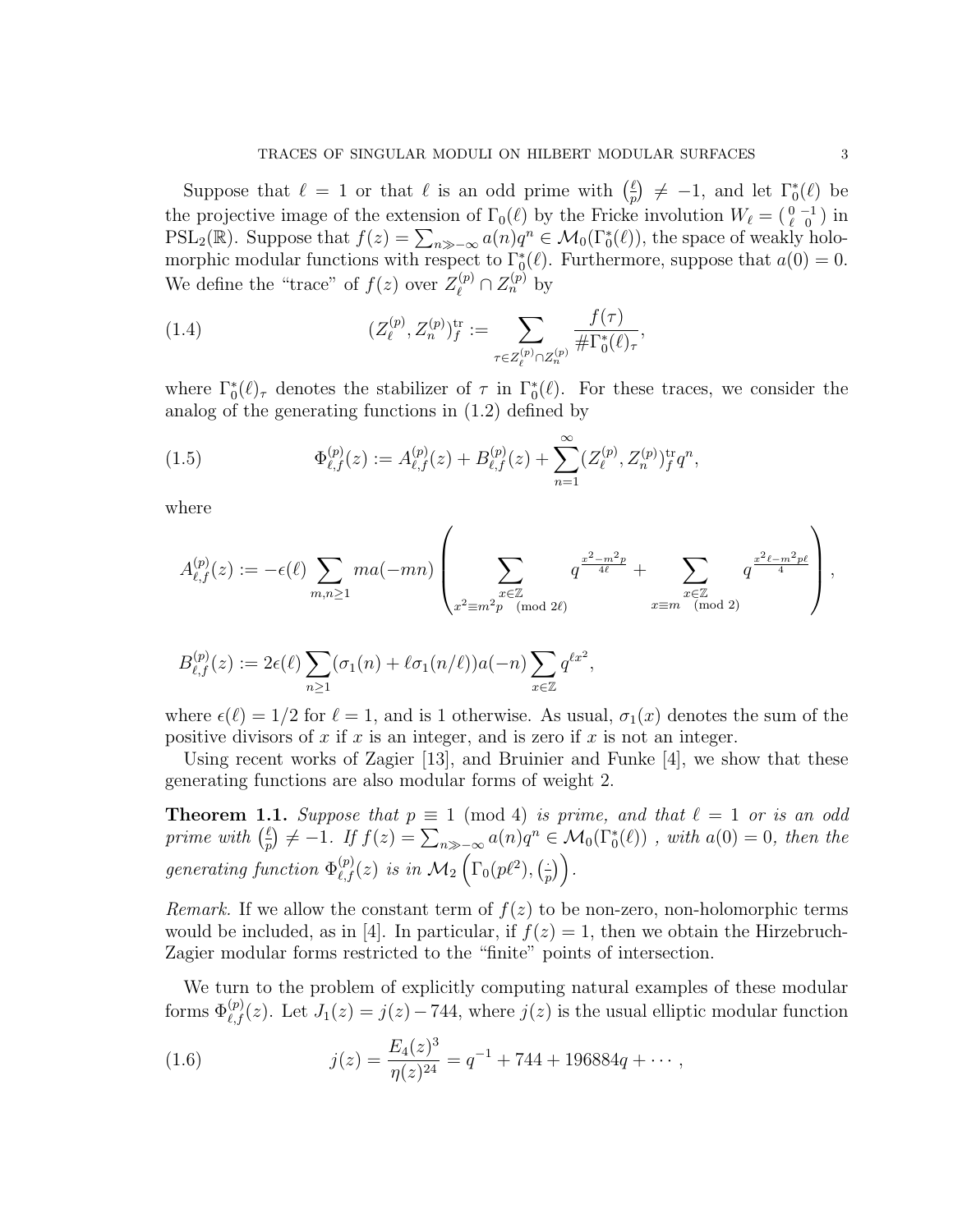where  $\eta(z) = q^{1/24} \prod_{n=1}^{\infty} (1 - q^n)$  is Dedekind's eta-function and

$$
E_4(z) = 1 + 240 \sum_{n=1}^{\infty} \sum_{d|n} d^3 q^n
$$

is the usual Eisenstein series of weight 4. The modular forms  $\Phi_{1,J_1}^{(p)}(z)$  can be described in terms of  $\eta(z)$ ,  $E_4(z)$ , and the classical Weber functions

(1.7) 
$$
f_1(z) = \frac{\eta(z/2)}{\eta(z)}
$$
 and  $f_2(z) = \sqrt{2} \cdot \frac{\eta(2z)}{\eta(z)}$ .

**Theorem 1.2.** If  $p \equiv 1 \pmod{4}$  is prime, then

$$
\Phi_{1,J_1}^{(p)}(z) = \frac{\eta(2z)\eta(2pz)E_4(pz)f_2(2z)^2f_2(2pz)^2}{4\eta(pz)^6} \cdot \left(f_1(4z)^4f_2(z)^2 - f_1(4pz)^4f_2(pz)^2\right).
$$

Remark. Using the classical theta functions  $\Theta(z)$  and  $\Theta_{\text{odd}}(z)$  (see (3.1) and (3.3)), the formula in Theorem 1.2 may be reformulated as

$$
\Phi_{1,J_1}^{(p)}(z) = -\frac{2E_4(pz)}{\eta(pz)^6} \cdot (\Theta(pz)\Theta_{\text{odd}}(z/4) - \Theta(z)\Theta_{\text{odd}}(pz/4)).
$$

It turns out that the forms  $\Phi_{1,J_1}^{(p)}(z)$ , the generating functions for the traces of singular moduli on  $X_p$ , are closely related to Hilbert class polynomials. The singular moduli  $j(\tau)$ , as  $\tau$  ranges over  $\mathcal{C}_D$ , the equivalence classes of CM points with discriminant  $-D$ , are the roots of the Hilbert class polynomial

(1.8) 
$$
H_D(x) = \prod_{\tau \in \mathcal{C}_D} (x - j(\tau)) \in \mathbb{Z}[x].
$$

Each  $H_D(x)$  is an irreducible polynomial in  $\mathbb{Z}[x]$  which generates a class field extension Leach  $H_D(x)$  is an irreductive polynomial in  $\mathbb{Z}[x]$  which generates a class neld extension of  $\mathbb{Q}(\sqrt{-D})$ . To relate the forms  $\Phi_{1,J_1}^{(p)}(z)$  to Hilbert class polynomials, define  $N_p(z)$  as the "multiplicative norm" of  $\Phi_{1,J_1}(z)$ 

(1.9) 
$$
N_p(z) := \prod_{M \in \Gamma_0(p) \backslash \mathrm{SL}_2(\mathbb{Z})} \Phi_{1,J_1}^{(p)} | M.
$$

If  $N_p^*(z)$  is the normalization of  $N_p(z)$  with leading coefficient 1, then

$$
N_p^*(z) = \begin{cases} \Delta(z)H_{75}(j(z)) & \text{if } p = 5, \\ E_4(z)\Delta(z)^2H_3(j(z))H_{507}(j(z)) & \text{if } p = 13, \\ \Delta(z)^3H_4(j(z))H_{867}(j(z)) & \text{if } p = 17, \\ \Delta(z)^5H_7(j(z))^2H_{2523}(j(z)) & \text{if } p = 29, \end{cases}
$$

where  $\Delta(z) = \eta(z)^{24}$  is the usual Delta-function. These examples illustrate a general phenomenon in which  $N_p^*(z)$  is essentially a product of certain Hilbert class polynomials. Before we state the general result, we fix some notation. Define integers  $a(p)$ ,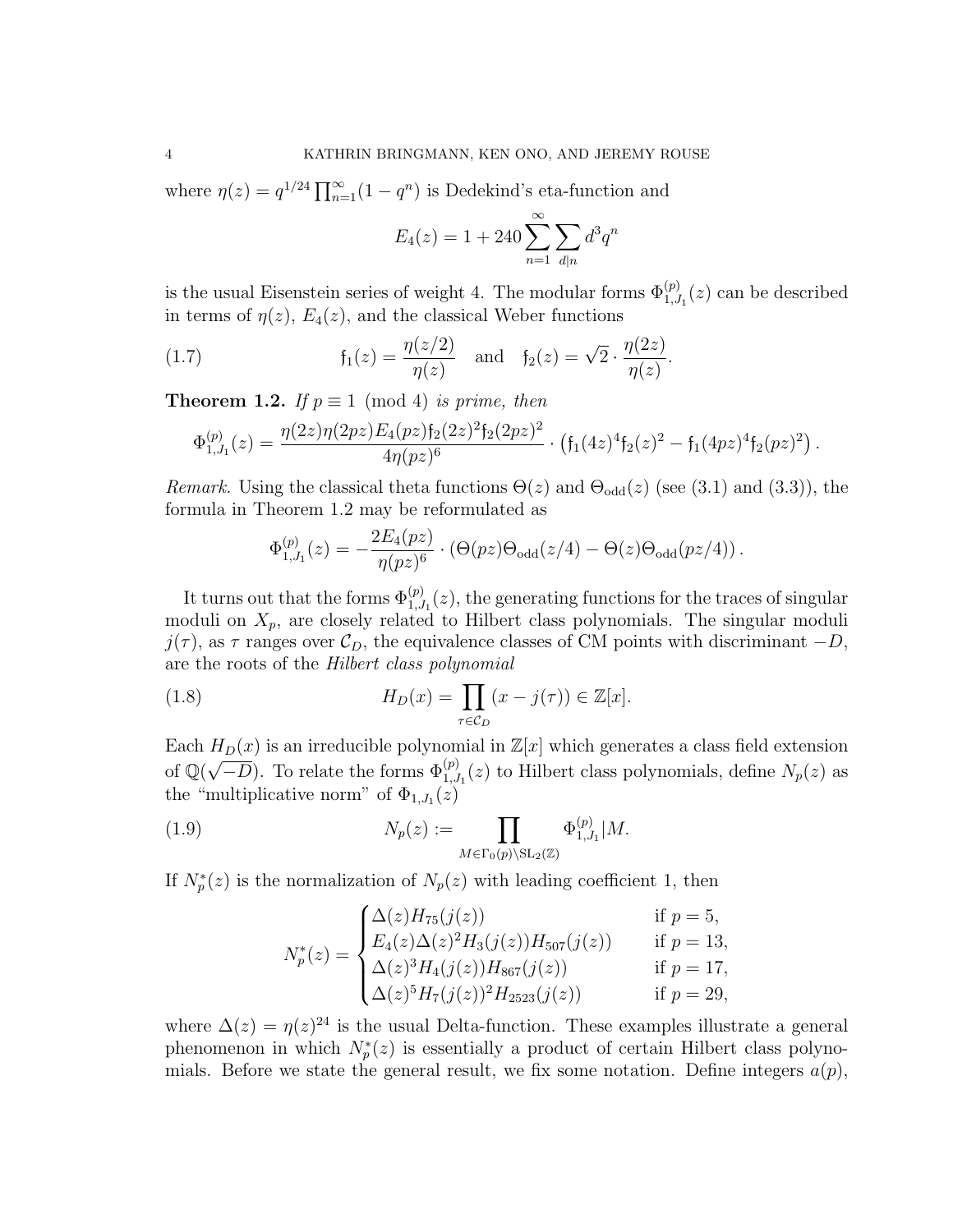$$
b(p)
$$
, and  $c(p)$  by  
(1.10) 
$$
a(p) = \frac{1}{2} \left( \frac{3}{p} + 1 \right),
$$

(1.11) 
$$
b(p) = \frac{1}{2} \left( \left( \frac{2}{p} \right) + 1 \right),
$$

(1.12) 
$$
c(p) = \frac{1}{6} \left( p - \left( \frac{3}{p} \right) \right).
$$

Furthermore, let  $\mathcal{D}_p$  be the set of negative discriminants  $-D \neq -3, -4$  of the form  $x^2-4p$  $\frac{x^2-4p}{16f^2}$  with  $x, f \geq 1$ .

**Theorem 1.3.** Assume the notation above. If  $p \equiv 1 \pmod{4}$  is prime, then

$$
N_p^*(z) = (E_4(z)H_3(j(z)))^{a(p)} H_4(j(z))^{b(p)} \Delta(z)^{c(p)} \cdot H_{3\cdot p^2}(j(z)) \cdot \prod_{-D \in \mathcal{D}_p} H_D(j(z))^2.
$$

For the primes  $p = 5, 13,$  and 17, and when  $\ell = 1$ , work of Bruinier and Bundschuh [3] make it possible to obtain explicit formulas for the traces of every weakly holomorphic level 1 function, with constant term 0, on  $X_p$ . There is a natural sequence of modular functions  $J_m(z)$  which forms a basis of such functions. For every positive integer m let  $J_m(z)$  be the unique modular function on  $SL_2(\mathbb{Z})$  which is holomorphic on h with a Fourier expansion of the form

(1.13) 
$$
J_m(z) = q^{-m} + \sum_{n=1}^{\infty} c_m(n) q^n.
$$

In particular, note that

$$
J_1(z) = j(z) - 744 = q^{-1} + 196884q + \cdots
$$

Each  $J_m(z)$  is a monic degree m polynomial in  $j(z)$  with integer coefficients, and its generating function is given by

$$
\sum_{m=0}^{\infty} J_m(x)q^m = \frac{E_4(z)^2 E_6(z)}{\Delta(z)} \cdot \frac{1}{j(z) - x},
$$

where  $E_6(z) = 1 - 504 \sum_{n=1}^{\infty} \sum_{d|n} d^5 q^n$ .

To describe  $\Phi_{1,J_m}^{(p)}$  for  $p=5,13$ , and 17 we give a basis for  $\mathcal{M}_2^+\left(\Gamma_0(p),\left(\frac{p}{p}\right)\right)$  $(\frac{1}{p})$ . In particular, for  $m \geq 0$  with  $\left(\frac{m}{p}\right) \neq -1$  there is a unique function  $K_m^{(p)}(z)$  with Fourier expansion of the form

(1.14) 
$$
K_m^{(p)}(z) = q^{-m} + O(q) \in \mathcal{M}_2^+ \left( \Gamma_0(p), \left( \frac{\cdot}{p} \right) \right).
$$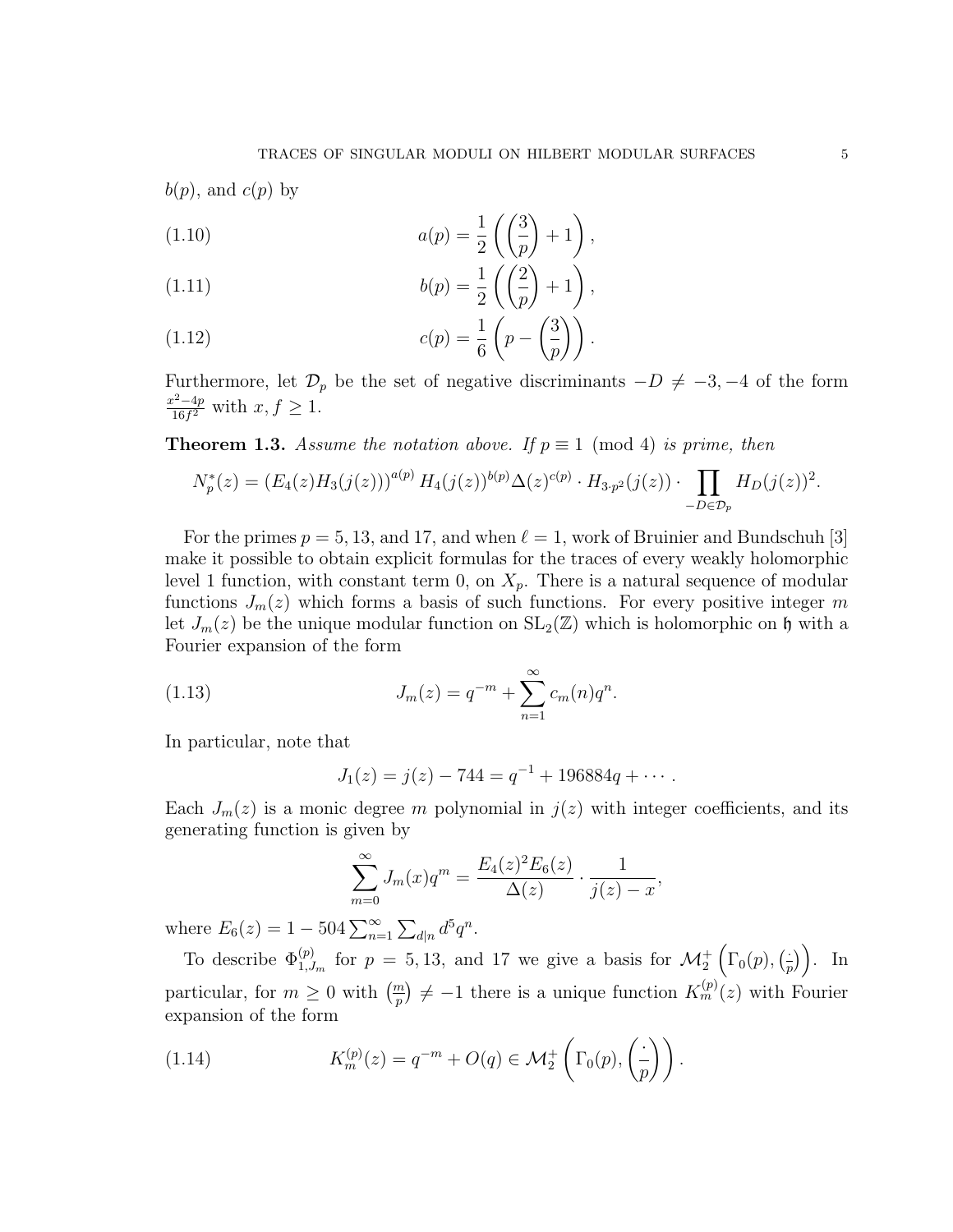In Section 4, we will provide formulas for  $K_0^{(p)}$  $f_0^{(p)}(z)$  and  $K_1^{(p)}$  $1^{(p)}(z)$ . Furthermore, we provide a description of each  $K_m^{(p)}(z)$ , for  $m \geq 1$  in terms of the action of Hecke operators on  $K_1^{(p)}$  $1^{(p)}(z).$ 

We have the following connection between the functions  $K_m^{(p)}(z)$  and  $\Phi_{1,J_m}^{(p)}(z)$ . **Theorem 1.4.** If  $p = 5, 13, or 17, and m > 1, then$ 

$$
\Phi^{(p)}(z) = 2\sigma_1(m)K^{(p)}(z) + \sum 2d \sum |d\sqrt{p}|
$$

$$
\Phi_{1,J_m}^{(p)}(z) = 2\sigma_1(m)K_0^{(p)}(z) + \sum_{d|m} 2d \sum_{\substack{x=1 \text{ (mod 2) }}} K_{(x^2-d^2p)/4}^{(p)}(z).
$$

In Section 2.1, we recall the exact relation between the points in  $Z_m^{(p)} \cap Z_n^{(p)}$  and CM points (see Definition 2.1), and in Section 2.2 we recall works of Zagier, and Bruinier and Funke which describe generating functions for traces of singular moduli on modular curves as weight 3/2 weakly holomorphic modular forms. Using these facts, we prove Theorem 1.1 in Section 2.3. In Section 3 we investigate the traces of  $J_1(z) = j(z) - 744$ , and we prove Theorems 1.2 and 1.3. In Section 4, for  $p = 5, 13$ , and 17 we compute each  $\Phi_{1,J_m}^{(p)}(z)$  using works of Bruinier and Bundschuh, and we prove Theorem 1.4.

### Acknowledgements

The authors thank J. Funke and W. Kohnen for their helpful comments.

# 2. THE MODULARITY OF  $\Phi_{\ell,f}^{(p)}(z)$

2.1. Intersection points on Hilbert modular surfaces as CM points. The goal of this section is to provide (for  $\ell = 1$  or an odd prime with  $\left(\frac{\ell}{n}\right)$  $\frac{\ell}{p}$   $\neq -1$  an interpretation of  $Z_{\ell}^{(p)} \cap Z_{n}^{(p)}$  as a union of  $\Gamma_{0}^{*}(\ell)$  equivalence classes of CM points. This is given by Definition 2.1 below.

For  $-D \equiv 0, 1 \pmod{4}$ ,  $D > 0$  we denote by  $\mathcal{Q}_D$  the set of all (not necessarily primitive) binary quadratic forms

$$
Q(x, y) = [a, b, c](x, y) := ax^{2} + bxy + cy^{2}
$$

with discriminant  $b^2 - 4ac = -D$ . To each such from Q, we let the CM point  $\alpha_Q$  be the unique point in h that satisfies  $Q(\alpha_Q, 1) = 0$ . The group  $SL_2(\mathbb{Z})$  acts on  $\mathcal{Q}_D$  in the usual way, i.e., for  $M = \begin{pmatrix} \alpha & \beta \\ \gamma & \delta \end{pmatrix} \in SL_2(\mathbb{Z})$  we define

$$
[a, b, c] \circ \begin{pmatrix} \alpha & \beta \\ \gamma & \delta \end{pmatrix} (x, y) := [a, b, c] (\alpha x + \beta y, \gamma x + \delta y).
$$

It is easy to see that  $\mathcal{Q}_D$  is invariant under the action of  $SL_2(\mathbb{Z})$ .

For  $\ell = 1$  or an odd prime and  $D > 0$ ,  $-D \equiv 0, 1 \pmod{4}$  we define  $\mathcal{Q}_{D}^{[\ell]}$  to be the subset of  $\mathcal{Q}_D$  with the additional condition that  $\ell |a$ . It is easy to show that  $\mathcal{Q}_D^{[\ell]}$  is invariant under  $\Gamma_0^*(\ell)$ .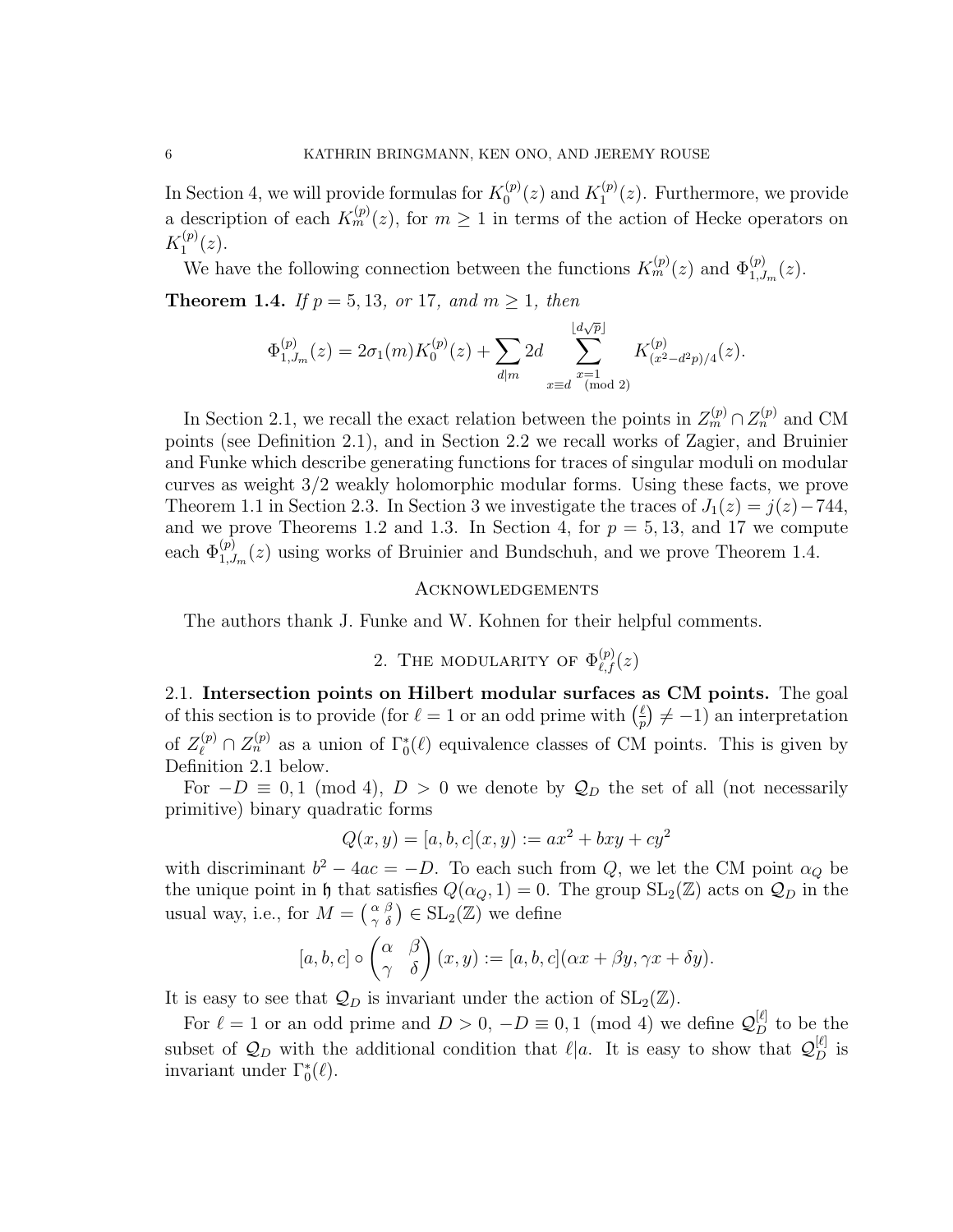$$
SL_2(\mathcal{O}_K, \mathfrak{p}) := \left\{ \begin{pmatrix} \alpha & \beta \\ \gamma & \delta \end{pmatrix} \in SL_2(K) : \alpha, \delta \in \mathcal{O}_K, \gamma \in \mathfrak{p}, \beta \in \mathfrak{p}^{-1} \right\}
$$

In this case there is a matrix  $A \in GL_2^+(K)$  such that  $A^{-1}SL_2(\mathcal{O}_K, \mathfrak{p})A = SL_2(\mathcal{O}_K)$ . Define

$$
\phi: (\mathfrak{h} \times \mathfrak{h}) / \mathrm{SL}_2(\mathcal{O}_K, \mathfrak{p}) \to (\mathfrak{h} \times \mathfrak{h}) / \mathrm{SL}_2(\mathcal{O}_K)
$$

by

$$
\phi((z_1, z_2)) := (Az_1, A'z_2).
$$

Let  $\Gamma$  be the stabilizer of  $\{(z, z) : z \in \mathfrak{h}\}\subseteq \mathfrak{h} \times \mathfrak{h}$  in  $\mathrm{SL}_2(\mathcal{O}_K, \mathfrak{p})$ . Then  $\Gamma = \Gamma_0(\ell)$  if  $\ell \neq p$  and  $\Gamma = \Gamma_0^*(\ell)$  if  $\ell = p$ . The image of  $\{(z, z) : z \in \mathfrak{h}\}\$  under  $\phi$  is  $Z_{\ell}^{(p)}$  $\ell^{(p)}$ . Hence, we have a natural map  $\psi: \mathfrak{h}/\Gamma \to Z_{\ell}^{(p)}$  $\ell$ <sup>(p)</sup>. Using work of Hirzebruch and Zagier, we make the following definition.

**Definition 2.1.** If  $\ell = 1$  or an odd prime with  $\left(\frac{\ell}{n}\right)$  $\frac{\ell}{p}$   $\neq -1$ , and  $n \geq 1$ , then define

$$
Z_{\ell}^{(p)} \cap Z_n^{(p)} := \bigcup_{\substack{x \in \mathbb{Z} \\ x^2 \le 4\ell n \\ x^2 \equiv 4\ell n \pmod{p}}} \left\{ \alpha_Q : Q \in \mathcal{Q}_{(4\ell n - x^2)/p}^{[\ell]} / \Gamma_0^*(\ell) \right\}.
$$

Here the repetition of x and  $-x$  indicates that  $Z_{\ell}^{(p)} \cap Z_{n}^{(p)}$  is a multiset where a CM point  $\alpha_Q$  occurs twice if  $Q \in \mathcal{Q}_{(4\ell n-x^2)/p}^{[\ell]}$  for  $x \neq 0$ . In addition, if  $\ell > 1$  and  $\ell | n$ , then we include

$$
\bigcup_{\substack{x \in \mathbb{Z} \\ x^2 \le 4n/\ell \\ 2 \equiv 4n/\ell \pmod{p}}} \left\{ \alpha_Q : Q \in \mathcal{Q}_{(4n/\ell - x^2)/p}^{[\ell]} / \Gamma_0^*(\ell) \right\},
$$

where each point with non-zero x is taken with multiplicity 2 $\ell$ , and a point where  $x = 0$ is taken with multiplicity  $\ell$ .

x

To justify our definition we argue as follows. Hirzebruch and Zagier ([7], p. 66) show that if  $t \in \mathfrak{h}$ ,  $n \geq 1$  and  $\psi(t) \in Z_{\ell}^{(p)} \cap Z_n^{(p)}$ , then

$$
a\ell t^2 + \frac{\ell\lambda - \ell\lambda'}{\sqrt{p}}t + b = 0
$$

for  $(a, b, \lambda) \in \mathbb{Z} \oplus \mathbb{Z} \oplus \mathfrak{p}^{-1}$  with  $\ell \lambda \lambda' + abp = n$ . This follows as a result of considering the inverse image  $\phi^{-1}(Z_{\ell}^{(p)})$  $\mathcal{O}_{\ell}^{(p)} \subseteq (\mathfrak{h} \times \mathfrak{h})/\mathrm{SL}_2(\mathcal{O}_K, \mathfrak{p}).$ 

Write  $\ell \lambda = c + d \frac{1 + \sqrt{p}}{2}$  $\frac{d^2y}{2}$ , we have that the discriminant of the equation above is  $d^2-4ab\ell$ . However, this implies that

$$
\frac{(2c+d)^2 - 4n\ell}{p} = d^2 - 4ab\ell.
$$

.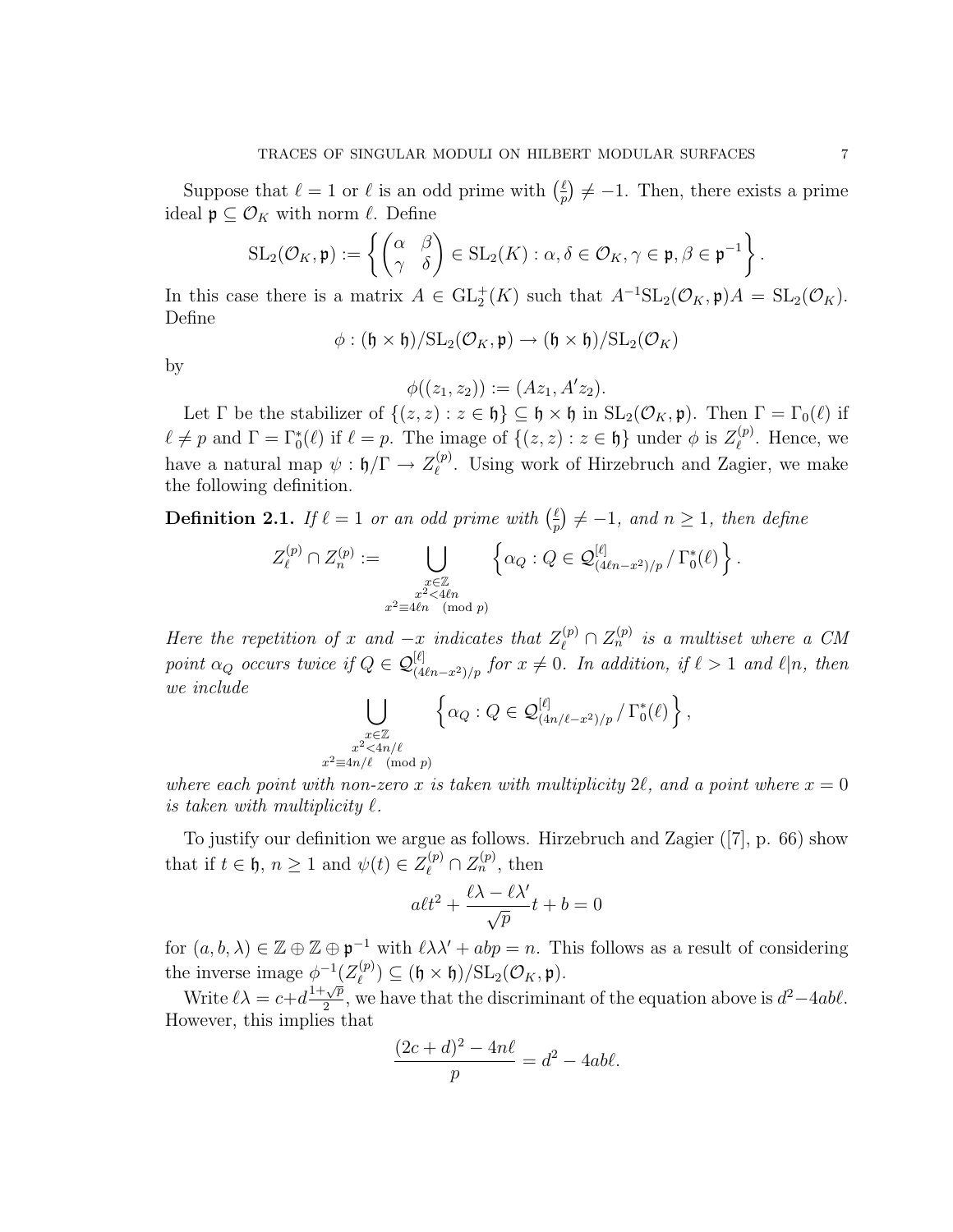Thus, the discriminant is of the form  $(x^2 - 4n\ell)/p$ . From Hirzebruch and Zagier's Theorem 3 ([7], p. 77), computing the number of transverse intersections of  $Z_{\ell}^{(p)}$  $\ell^{(p)}$  and  $Z_n^{(p)}$ , we see that each  $z \in \mathfrak{h}$  with discriminant of the form  $(x^2 - 4n\ell)/p$  occurs with the appropriate multiplicity.

Remark. We note that if  $f(z) = 1$ , then this definition gives the modular forms appearing in Hirzebruch and Zagier's work when restricted to the finite points of the corresponding Hilbert modular surface.

2.2. Generating functions for traces of singular moduli on modular curves. Throughout we let  $\ell$  be 1 or an odd prime. Motivated by Borcherds' work [1] on the infinite product expansions of certain automorphic forms on orthogonal groups, Zagier [13] computed the generating functions for the "traces" of the  $J_m(z)$  singular moduli, as well as several other classes of modular functions. If  $m, D$  are positive integers and  $-D$ is a discriminant, then Zagier defined the trace of the singular moduli of discriminant  $-D$  for  $J_m(z)$  by

(2.1) 
$$
t_m(D) := \sum_{Q \in \mathcal{Q}_D/\mathrm{PSL}_2(\mathbb{Z})} \frac{1}{\omega_Q} \cdot J_m(\alpha_Q),
$$

where  $\omega_{\mathcal{O}}$  is the order of the stabilizer of Q in  $PSL_2(\mathbb{Z})$ . He proved the striking fact that these generating functions are essentially weight 3/2 weakly holomorphic modular forms.

We now recall some of Zagier's generating functions. Following Kohnen [8], for integers k let  $\mathcal{M}^+_{k+\frac{1}{2}}(\Gamma_0(4))$  be the space of weakly holomorphic weight  $k+\frac{1}{2}$  modular forms on  $\Gamma_0(4)$  with a Fourier expansion of the form

(2.2) 
$$
\sum_{\substack{n \gg -\infty \\ (-1)^k n \equiv 0,1 \pmod{4}}} a(n)q^n.
$$

Zagier's trace generating functions are described in terms of a special sequence of weight 3/2 forms  $g_m(z)$ . For positive  $m \equiv 0, 1 \pmod{4}$ ,  $g_m(z)$  is the unique form in  $\mathcal{M}^+_{\frac{3}{2}}(\Gamma_0(4))$  with a Fourier expansion of the form

(2.3) 
$$
g_m(z) = q^{-m} + \sum_{n=0}^{\infty} B(m, n)q^n.
$$

Zagier proved that the forms  $g_m(z)$  determine the generating functions for traces and "twisted traces" of singular moduli on  $SL_2(\mathbb{Z})$ . For example, his work shows that

(2.4) 
$$
g_1(z) = \frac{\eta(z)^2 E_4(4z)}{\eta(2z)\eta(4z)^6} = q^{-1} - 2 - \sum_{D>0} t_1(D)q^D = q^{-1} - 2 + 248q^3 - \cdots
$$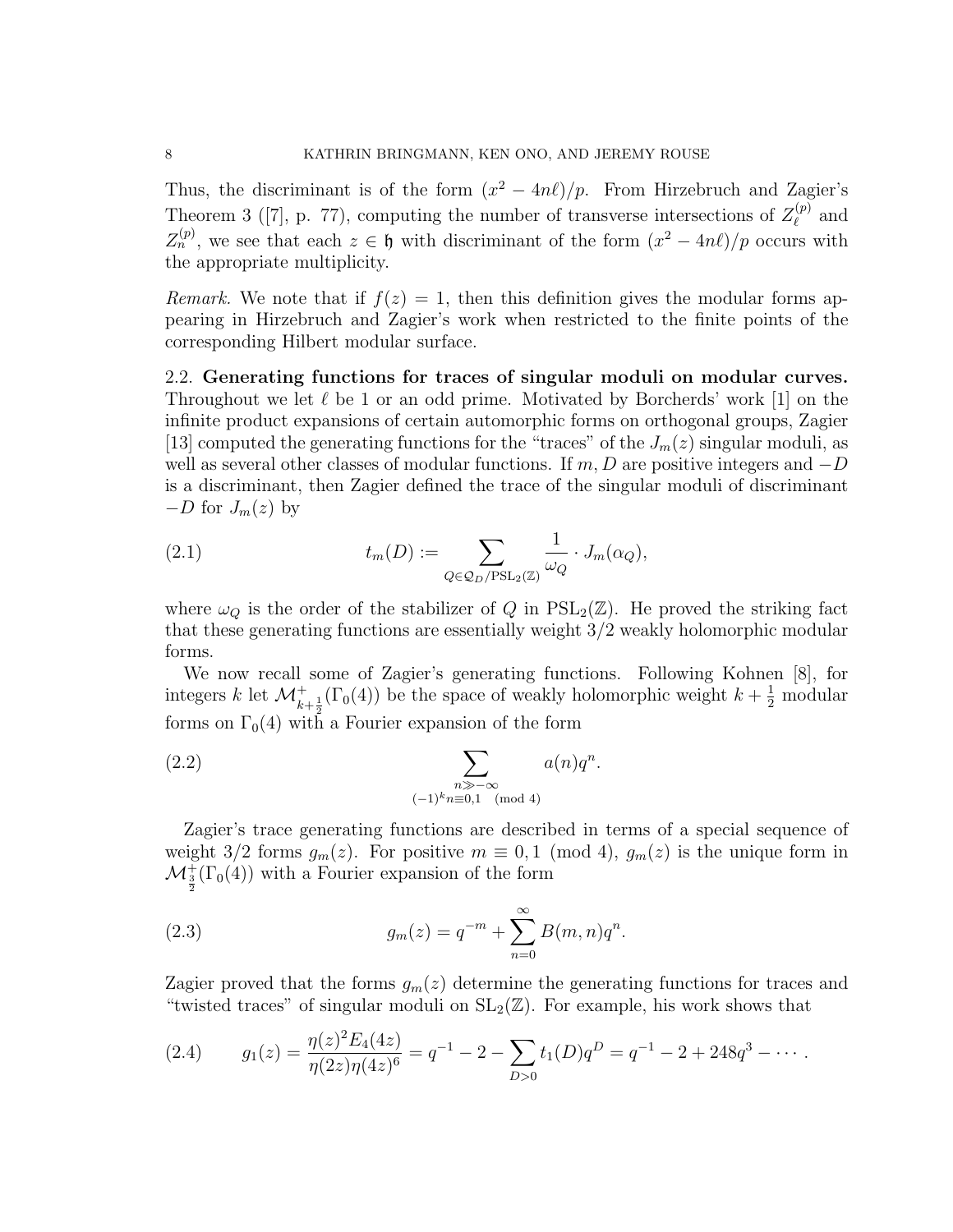To state his more general result, for positive integers  $m$ , let

(2.5) 
$$
B_m(1, D) := \text{ the coefficient of } q^D \text{ in } g_1(z) | T(m^2),
$$

where  $T(m^2)$  is the usual Hecke operator on  $\mathcal{M}_{3}^{+}(\Gamma_0(4))$ . Zagier's formulae for the traces  $t_m(D)$  are given by the following theorem (Theorem 5 of [13]).

**Theorem 2.2.** *If*  $m \ge 1$  *and*  $0 < D \equiv 0, 3 \pmod{4}$ , *then*  $t_m(D) = -B_m(1, D)$ .

Recently, Bruinier and Funke [4] have generalized Zagier's results to include traces of singular moduli of modular functions on groups which do not necessarily possess a Hauptmodul. A particularly elegant example of their work applies to modular functions on  $\Gamma_0^*(\ell)$ . Suppose that  $f(z) = \sum_{n \gg -\infty} a(n)q^n \in \mathcal{M}_0(\Gamma_0^*(\ell))$  has constant term  $a(0) =$ 0. The discriminant  $-D$  trace is given by

(2.6) 
$$
t_f^*(D) := \sum_{Q \in \mathcal{Q}_{D,\ell}/\Gamma_0^*(\ell)} \frac{1}{\# \Gamma_0^*(\ell)_Q} \cdot f(\alpha_Q).
$$

Here  $\Gamma_0^*(\ell)_Q$  is the stabilizer of Q in  $\Gamma_0^*(\ell)$ . Following Kohnen [8], we let for  $\epsilon \in {\pm 1}$ }  $\mathcal{M}_{k+\frac{1}{2}}^{+,\epsilon}(\Gamma_0(4\ell))$  be the space of those weight  $k+\frac{1}{2}$  weakly holomorphic modular forms  $f(z) = \sum_{n \gg -\infty} a(n)q^n$  on  $\Gamma_0(4\ell)$  whose Fourier coefficients satisfy

(2.7) 
$$
a(n) = 0 \text{ whenever } (-1)^k n \equiv 2, 3 \pmod{4} \text{ or } \left(\frac{(-1)^k n}{\ell}\right) = -\epsilon.
$$

Bruinier and Funke's generalization of Zagier's work (Theorem 1.1 of [4]) gives the following theorem.

**Theorem 2.3.** If  $\ell = 1$  or is an odd prime and  $f(z) = \sum_{n \gg -\infty} a(n)q^n \in \mathcal{M}_0(\Gamma_0^*(\ell)),$ with  $a(0) = 0$ , then

$$
G_{\ell}(f, z) := -\sum_{m,n \geq 1} ma(-mn)q^{-m^2} + \sum_{n \geq 1} (\sigma_1(n) + \ell \sigma_1(n/\ell)) a(-n) + \sum_{D > 0} t_f^*(D)q^D
$$

is an element of  $\mathcal{M}_{\frac{3}{2}}^{+,+}(\Gamma_0(4\ell))$ .

Remark. Theorem 2.3 recovers Zagier's Theorem 2.2 when  $\ell = 1$  and  $f = J_m$ .

2.3. Proof of Theorem 1.1. To prove Theorem 1.1 we require the classical Jacobi theta function

(2.8) 
$$
\Theta(z) = \sum_{x \in \mathbb{Z}} q^{x^2} = 1 + 2q + 2q^4 + 2q^9 + \cdots
$$

It is well known that  $\Theta(z) \in M_{\frac{1}{2}}(\Gamma_0(4)).$ 

Suppose that  $f(z) = \sum_{n \gg -\infty} a(n)q^n \in \mathcal{M}_0(\Gamma_0^*(\ell))$  satisfies the hypotheses of Theorem 1.1. By Definition 2.1 and Theorem 2.3, a straightforward calculation reveals that

(2.9) 
$$
\Phi_{\ell,f}^{(p)}(z) = \epsilon(\ell) \left( G_{\ell}(f,pz) \Theta(z) \right) \mid U(4) \mid (U(\ell) + \ell V(\ell)),
$$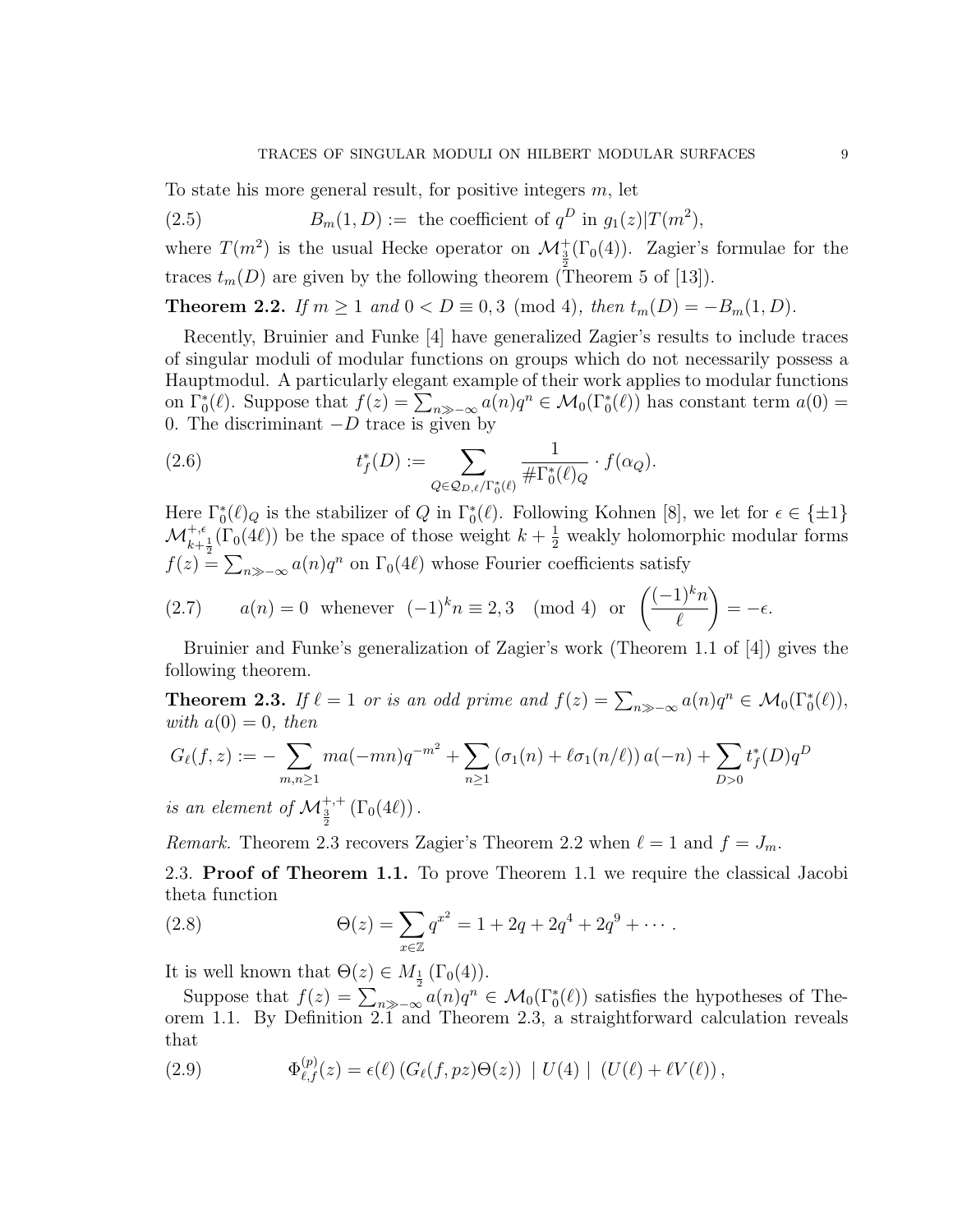where for  $d \geq 1$  the operators  $U(d)$  and  $V(d)$  are defined on formal power series by

(2.10) 
$$
\left(\sum a(n)q^n\right) \mid U(d) := \sum a(dn)q^n,
$$

and

(2.11) 
$$
\left(\sum a(n)q^n\right) \mid V(d) := \sum a(n)q^{dn}.
$$

It is well-known (for example, see [8, 12]) that  $V(p)$  maps  $G_{\ell}(f, z) \in \mathcal{M}_{\frac{3}{2}}(\Gamma_0(4\ell))$  to the space  $\mathcal{M}_{\frac{3}{2}}$  $\Big(\Gamma_0(4p\ell),\Big(\frac{1}{n}\Big)$  $\left(\frac{1}{p}\right)$ . Since  $\Theta(z) \in M_{\frac{1}{2}}(\Gamma_0(4))$ , it follows that  $G_{\ell}(f, pz)\Theta(z)$ is in  $\mathcal{M}_2\left(\Gamma_0(4p\ell),\binom{2}{r}\right)$  $\frac{1}{p}\Big)\bigg).$ 

Now, we apply the operator  $U(2)$  twice to  $G_{\ell}(f, pz) \Theta(z)$ . Since  $2^2 | 4p\ell$  and  $\left(\frac{1}{n}\right)$  $\frac{1}{p}$ ) has conductor p, Lemma 1 of [9] implies that  $(G_{\ell}(f, pz) \Theta(z)) | U(2)$  is in  $\mathcal{M}_2 \left( \Gamma_0(2p\ell), \left( \frac{1}{r} \Theta(z) \right) \right)$  $\frac{1}{p}\Big)\Big).$ Since the non-zero coefficients of  $G_{\ell}(f, z)$  are supported on exponents  $n \equiv 0, 3 \pmod{4}$ , it follows that the non-zero coefficients of  $G_{\ell}(f, pz) \Theta(z)$  are supported on exponents  $n \equiv 0, 1, 3 \pmod{4}$ . In particular, the non-zero coefficients of

$$
(G_{\ell}(f,pz)\Theta(z)) | U(2)
$$

are supported on exponents  $n \equiv 0 \pmod{2}$ . Lemma 4 (i) of [9] then implies that

$$
(G_{\ell}(f,pz)\Theta(z)) | U(2) | U(2) = (G_{\ell}(f,pz)\Theta(z)) | U(4)
$$

is in  $\mathcal{M}_2\left(\Gamma_0(p\ell),\right)\frac{1}{n}$  $\frac{1}{p}$ ). The theorem follows since it is well-known that  $U(\ell) + \ell V(\ell)$ maps  $(G_{\ell}(f, pz) \Theta(z)) | U(4)$  to  $\mathcal{M}_2(\Gamma_0(p\ell^2), \frac{\epsilon}{k})$  $\frac{1}{p})$ .

Remark. Strictly speaking, Lemmas 1 and 4 of [9] are only stated for integer weight cusp forms. However, it is simple to check that their proofs also hold for weakly holomorphic integer weight forms.

3. THE SPECIAL CASE OF  $J_1(z) = j(z) - 744$ 

Here we examine the modular forms  $\Phi_{1,J_1}^{(p)}(z)$ , the trace generating functions for  $J_1(z) = j(z) - 744$  on the Hilbert modular surface  $X_p$ . In particular, we prove Theorem 1.2 which describes these forms in terms of the classical Weber functions, and Theorem 1.3 which relates these forms to products of Hilbert class polynomials.

3.1. Proof of Theorem 1.2. To prove Theorem 1.2, we work directly with Zagier's identity (2.4). We recall the following classical theta function identities:

(3.1) 
$$
\Theta(z) = \frac{\eta(2z)^5}{\eta(z)^2 \eta(4z)^2} = \sum_{x \in \mathbb{Z}} q^{x^2} = 1 + 2q + 2q^4 + \cdots,
$$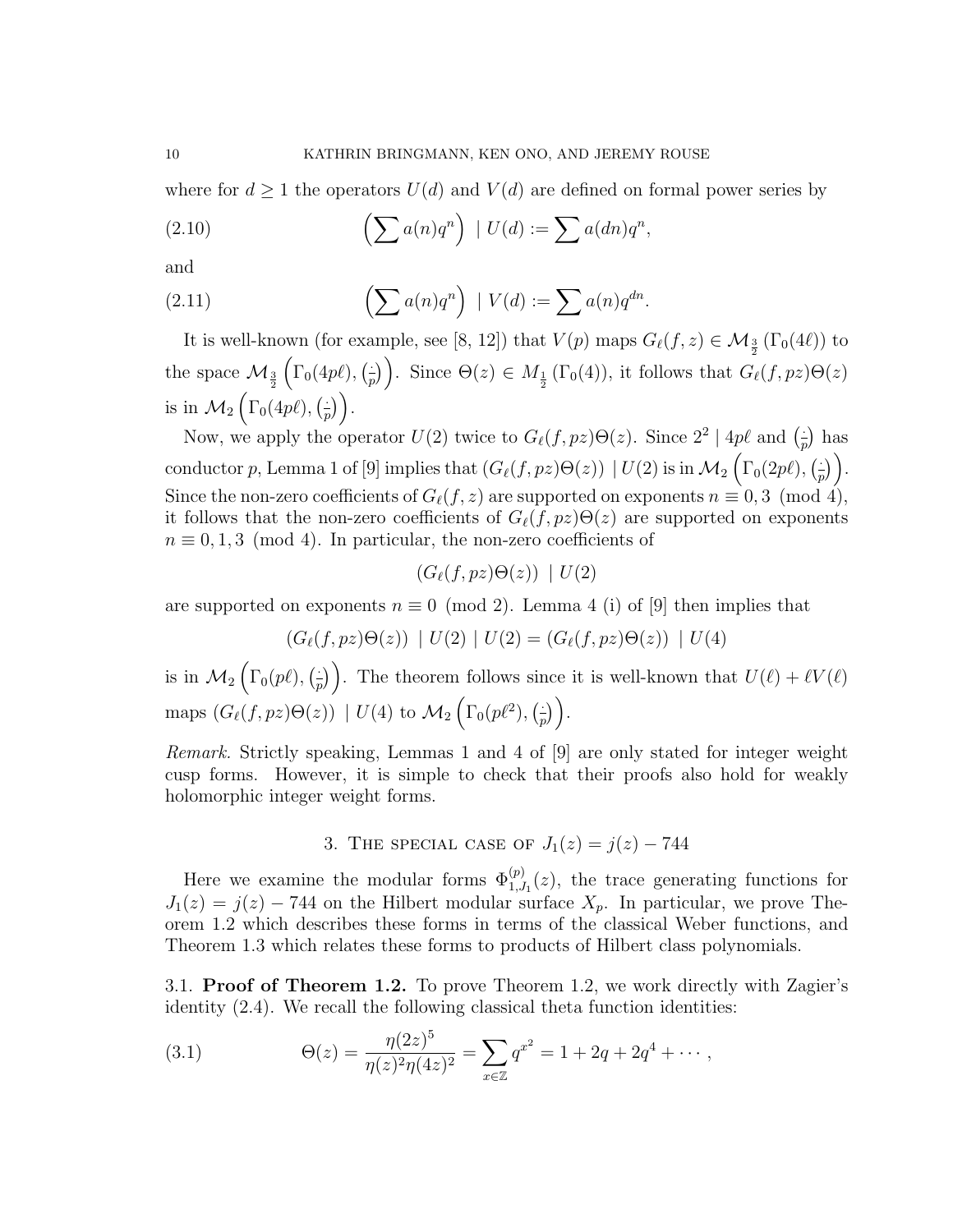(3.2) 
$$
\Theta_0(z) = \frac{\eta(z)^2}{\eta(2z)} = \sum_{x \in \mathbb{Z}} (-1)^x q^{x^2} = 1 - 2q + 2q^4 - 2q^9 + \cdots,
$$

and

(3.3) 
$$
\Theta_{\text{odd}}(z) = \frac{\eta(16z)^2}{\eta(8z)} = \sum_{x \ge 0} q^{(2x+1)^2} = q + q^9 + q^{25} + q^{49} + \cdots
$$

*Proof of Theorem 1.2.* By  $(2.4)$ ,  $(2.9)$ , and  $(3.2)$ , we have that

$$
\Phi_{1,J_1}^{(p)}(z) = -(g_1(pz)\Theta(z)) | U(4)
$$
  
= 
$$
- \left( \frac{\Theta_0(pz)E_4(4pz)}{\eta(4pz)^6} \cdot \Theta(z) \right) | U(4).
$$

By the definition of  $U(4)$ , it is straightforward to rewrite this expression as

$$
\Phi_{1,J_1}^{(p)}(z) = -\frac{1}{4} \sum_{\nu=0}^3 \left( \frac{\Theta_0(pz) E_4(qpz)}{\eta(qpz)^6} \cdot \Theta(z) \right) \Big| \begin{pmatrix} 1 & \nu \\ 0 & 4 \end{pmatrix}
$$
  
= 
$$
-\frac{1}{4} \sum_{\nu=0}^3 \left( \frac{\Theta_0(p(z+\nu)/4) E_4(p(z+\nu))}{\eta(p(z+\nu))^6} \cdot \Theta((z+\nu)/4) \right).
$$

Using the fact that  $E_4(p(z + \nu)) = E_4(pz)$ , and that

$$
\eta(p(z+\nu))^6 = i^{\nu} \eta(pz)^6,
$$

we obtain

$$
\Phi_{1,J_1}^{(p)}(z) = -\frac{E_4(pz)}{4\eta(pz)^6} \sum_{\nu=0}^3 i^{-\nu} \Theta_0(p(z+\nu)/4) \Theta((z+\nu)/4).
$$

By  $(3.2)$  and  $(3.3)$ , one finds that

$$
\Phi_{1,J_1}^{(p)}(z) = -\frac{E_4(pz)}{4\eta(pz)^6} \cdot \sum_{x,y \in \mathbb{Z}} q^{(px^2+y^2)/4} \cdot (-1)^x \left( \sum_{\nu=0}^3 i^{p\nu x^2+y^2\nu-\nu} \right).
$$

Since we have that

$$
\sum_{\nu=0}^{3} i^{p\nu x^2 + y^2 \nu - \nu} = \begin{cases} 0 & \text{if } x \equiv y \pmod{2}, \\ 4 & \text{if } x \not\equiv y \pmod{2}, \end{cases}
$$

it follows that

$$
\Phi_{1,J_1}^{(p)}(z) = -\frac{E_4(pz)}{\eta(pz)^6} \cdot \left( \sum_{x,y \in \mathbb{Z}} q^{((2y+1)^2 + 4px^2)/4} - \sum_{x,y \in \mathbb{Z}} q^{(4y^2 + (2x+1)^2p)/4} \right)
$$
  
= 
$$
-\frac{2E_4(pz)}{\eta(pz)^6} \cdot (\Theta(pz)\Theta_{\text{odd}}(z/4) - \Theta(z)\Theta_{\text{odd}}(pz/4)).
$$

The claimed formula now follows easily from  $(1.7)$ ,  $(3.1)$ , and  $(3.3)$ .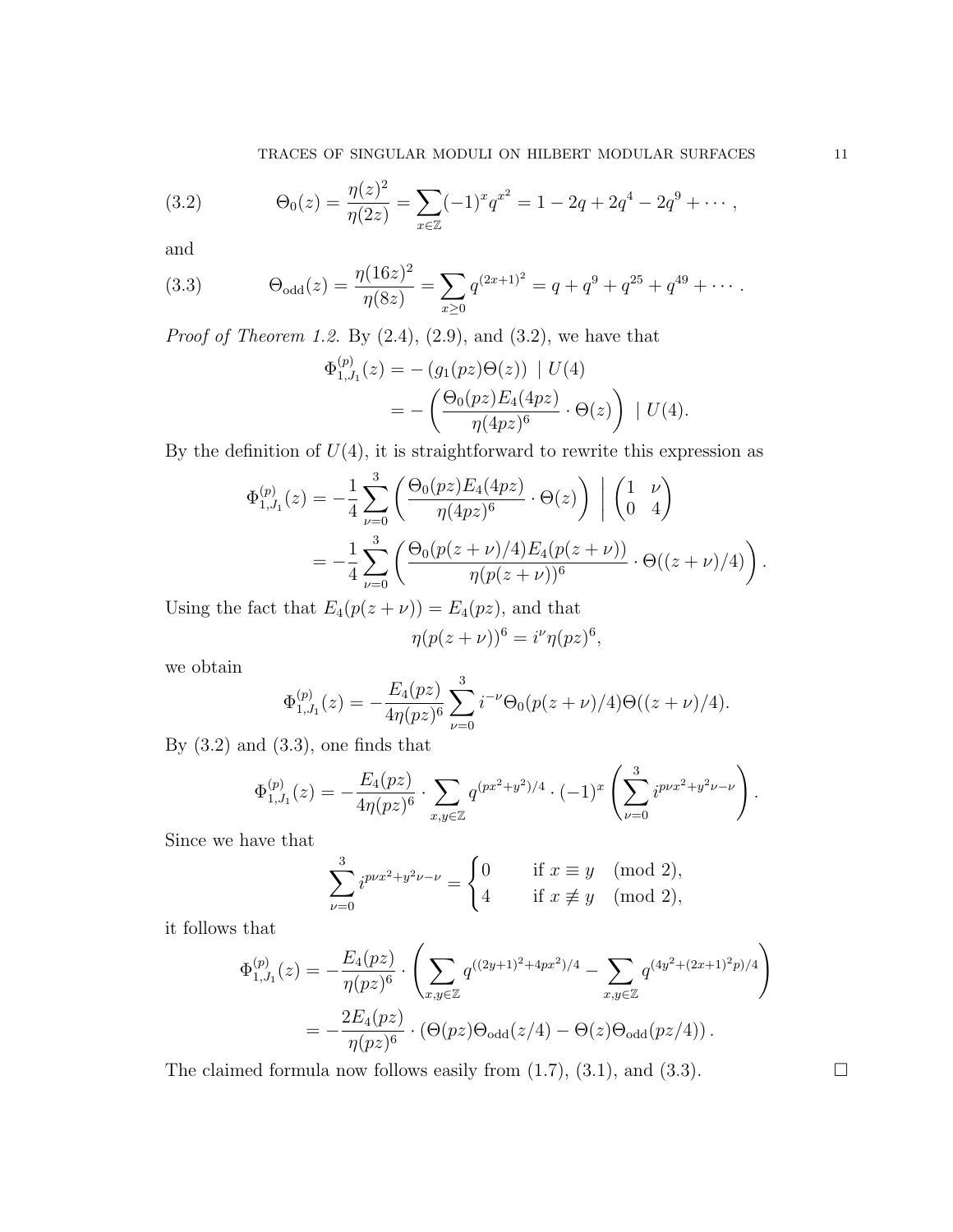3.2. Proof of Theorem 1.3. Here we prove Theorem 1.3, the description of  $N_p^*(z)$ in terms of products of Hilbert class polynomials.

**Proposition 3.1.** If  $p \equiv 1 \pmod{4}$  is prime, then

(3.4) 
$$
N_p^*(z) = E_4(z)^{a(p)} \Delta(z)^{c(p)} \cdot F_p(j(z)),
$$

where  $F_p(x) \in \mathbb{Z}[x]$  is a monic polynomial with

$$
\deg(F_p(x)) = \begin{cases} (5p - 5)/12 & \text{if } p \equiv 1 \pmod{12}, \\ (5p - 1)/12 & \text{if } p \equiv 5 \pmod{12}. \end{cases}
$$

*Proof.* ¿From Theorem 1.1 one easily sees that  $N_p^*(z) \in M_{2p+2}(\mathrm{SL}_2(\mathbb{Z}))$ . Lemma 2.34 of [10] then implies that  $N_p^*(z)$  has the desired factorization. Since

$$
\Phi_{1,J_1}^{(p)}(z) \in \mathcal{M}_2^+ \left( \Gamma_0(p), \left( \frac{\cdot}{p} \right) \right),
$$

Lemma 3 of [3] implies that

(3.5) 
$$
\Phi_{1,J_1}^{(p)}(z) \mid W_p = \frac{1}{\sqrt{p}} \cdot \Phi_{1,J_1}^{(p)}(z) \mid U(p).
$$

This implies in particular that  $N_p^*(z)$  has integer coefficients with leading coefficient one. Since  $j(z)$  has integer coefficients with leading coefficient 1, it follows that  $F_p(x)$ is a monic polynomial with integer coefficients.

To complete the proof, it suffices to compute the degree of  $F_p(x)$  which is equivalent to computing the order of  $N_p(z)$  at  $z = \infty$ . For this notice that (2.4) and (2.9) give

(3.6) 
$$
\Phi_{1,J_1}^{(p)}(z) = -((q^{-p} - 2 + \cdots) \cdot \Theta(z)) | U(4)
$$

$$
= -(q^{-p} - 2q^{-p+1} + \cdots) | U(4) = 2q^{-(p-1)/4} + \cdots.
$$

We now use as a set of representatives for the coset space  $\Gamma_0(p)\backslash SL_2(\mathbb{Z})$  the matrices

$$
\left\{ \begin{pmatrix} 1 & 0 \\ 0 & 1 \end{pmatrix} \right\} \cup \left\{ \begin{pmatrix} 0 & -1 \\ 1 & s \end{pmatrix} : 0 \le s \le p - 1 \right\}.
$$

Moreover we have

$$
\begin{pmatrix} 0 & -1 \ 1 & s \end{pmatrix} = W_p \cdot \begin{pmatrix} 1/p & s/p \\ 0 & 1 \end{pmatrix}.
$$

Therefore, by (2.4), (2.9), and (3.5) it follows, since  $U(p)U(4) = U(4)U(p)$ , that

$$
\Phi_{1,J_1}^{(p)}(z) \mid W_p = \frac{1}{\sqrt{p}} \cdot \Phi_{1,J_1}^{(p)}(z) \mid U(p) = \frac{2}{\sqrt{p}} + \cdots
$$

Together with (3.6), this implies that

$$
N_p^*(z) = q^{-(p-1)/4} + \cdots.
$$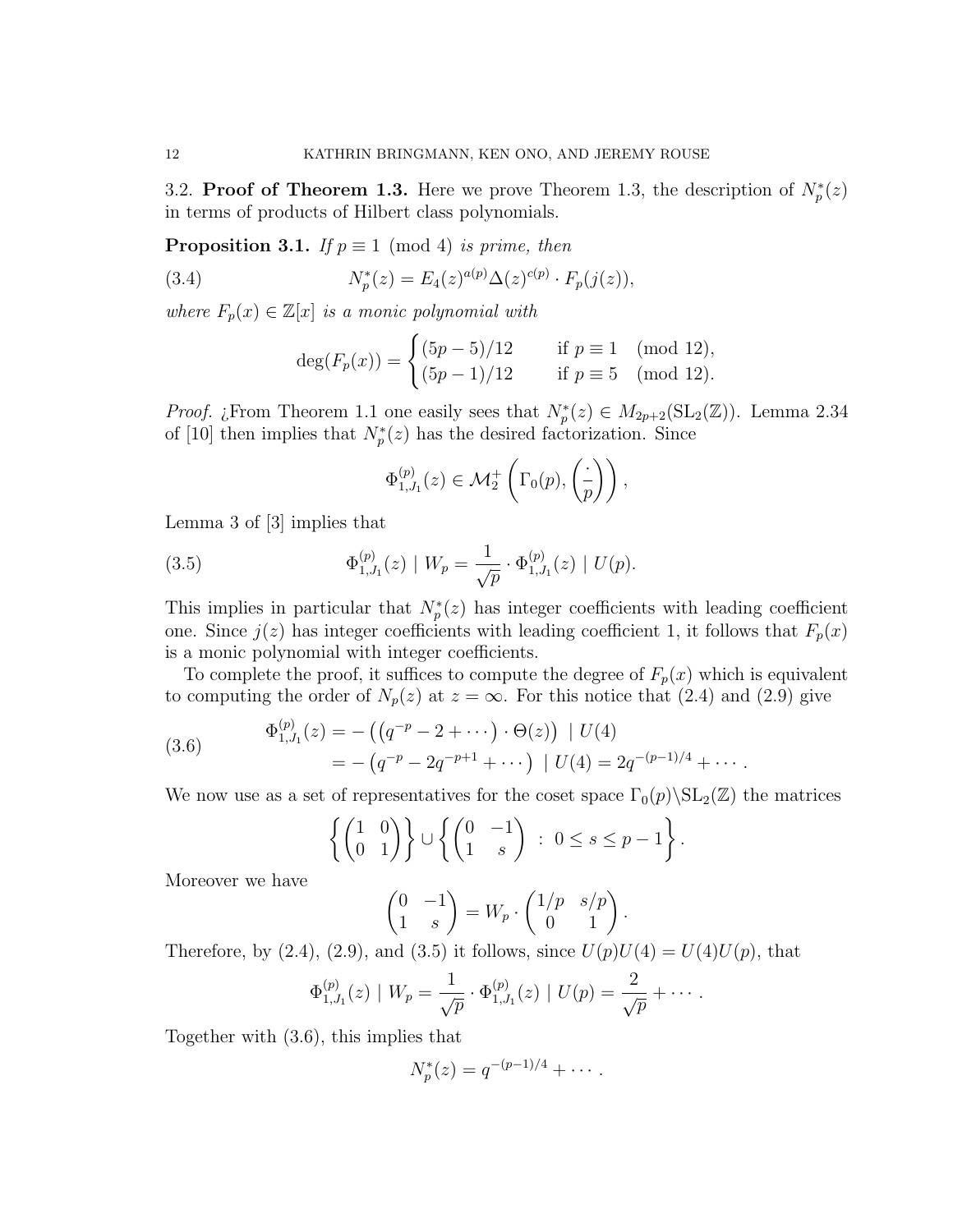Using (3.4), we get

$$
F_p(j(z)) = \begin{cases} q^{-(5p-5)/12} + \cdots & \text{if } p \equiv 1 \pmod{12}, \\ q^{-(5p-1)/12} + \cdots & \text{if } p \equiv 5 \pmod{12}. \end{cases}
$$

The conclusion about  $\deg(F_p(x))$  follows from the fact that  $j(z) = q^{-1} + 744 + \cdots$ .  $\Box$ 

To prove Theorem 1.3, it suffices to compute the factorization of  $F_p(x)$  over  $\mathbb{Z}[x]$ . Loosely speaking,  $F_p(x)$  captures the divisor of the modular form  $N_p^*(z)$  in  $\mathfrak{h}$ . To compute the points in the divisor, we shall make use of Theorem 1.2. Since  $\eta(z)$  is non-vanishing on h, the factors of  $F_p(x)$  only arise from the zeros of the "norm" of  $E_4(pz)$  and of

$$
\mathfrak{f}_1(4z)^4 \mathfrak{f}_2(z)^2 - \mathfrak{f}_1(4pz)^4 \mathfrak{f}_2(pz)^2.
$$

To determine these zeros and their corresponding multiplicities, we first recall some classical facts about class numbers. Let  $h(-D)$  denote the class number of primitive positive definite binary quadratic forms with discriminant  $-D$ . These class numbers have the property that  $h(-D) = \deg(H_D(x))$ . The following well known fact shall play an important role (for example, see page 69 of [7]).

**Proposition 3.2.** If  $-D_0$  is a fundamental discriminant and  $f \geq 1$ , then

$$
\frac{h(-D_0f^2)}{\omega(-D_0f^2)} = \frac{h(-D_0)}{\omega(-D_0)} \cdot f \prod_{\substack{p \mid f \\ prime}} \left(1 - \frac{\left(\frac{-D_0}{p}\right)}{p}\right),
$$

where  $\omega(-D)$  is half the number of units in the imaginary quadratic order of discrim $inant -D$ .

We shall require the following class number relation to prove Theorem 1.3.

**Lemma 3.3.** If  $p \equiv 1 \pmod{4}$  is prime, then

$$
\sum_{\substack{-2\sqrt{p}
$$

where  $t(s, p) := t$  is the largest integer for which  $t^2 | (s^2 - 4p)$  and  $(s^2 - 4p)/t^2 \equiv 0, 1$ (mod 4).

Proof. We use the Eichler-Selberg trace formula (for example, see [5], [11]), giving the trace of  $T_p$ , where  $T_p$  is the usual Hecke operator, on  $S_2(\Gamma_0(16))$ . This trace is zero, since  $S_2(\Gamma_0(16)) = \{0\}.$ 

The Eichler-Selberg trace formula for this case gives the identity

$$
(3.7)
$$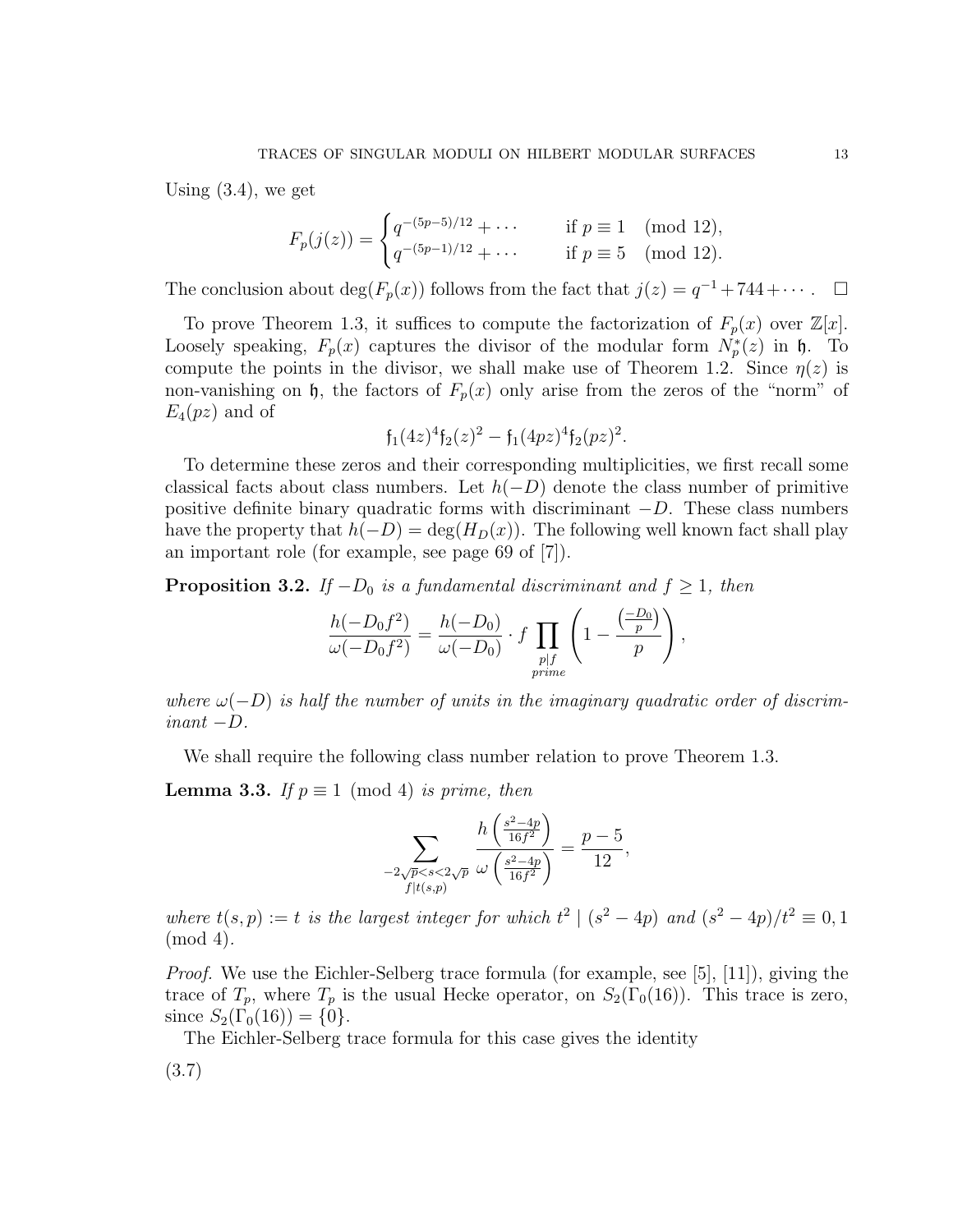$$
p+1-\frac{1}{p-1}\sum_{f|p-1}\phi((p-1)/f)\cdot c(p+1,f,16,p)-\frac{1}{2}\sum_{\substack{s^2<4p\\f|t(s,p)}}b(s,f,p)c(s,f,16,p)=0,
$$

where  $\phi$  is Euler's totient. The number  $b(s, f, p) = h((s^2 - 4p)/f^2)/\omega((s^2 - 4p)/f^2)$ , and the  $c(s, f, 16, p)$  count solutions to quadratic congruences modulo powers of 2 (These are explicitly given in [11]). It is straightforward to prove that  $c(s, f, 16, p)$  is equal to 2, 6, 8, 4, 6 if  $\frac{s^2-4p}{f^2}$  $\frac{(-4p)}{f^2} \equiv 1 \pmod{8}$ , 4 (mod 32), 16 (mod 128), 80 (mod 128), 0 (mod 64), respectively. Otherwise it is equal to 0. From this it is straightforward to see that

$$
\frac{1}{p-1} \sum_{f|p-1} \phi((p-1)/f)c(p+1,f,16,p) = 6.
$$

Hence, it suffices to consider the third term of (3.7). We have that

$$
\sum_{\substack{s^2 < 4p \\ f \mid t(s,p)}} b(s, f, p) c(s, f, 16, p) = 2(p-5).
$$

¿From the consideration above it follows that  $c(0, f, 16, p) = 0$ . Also,  $b(s, f, p)c(s, f, 16, p) = b(-s, f, p)c(-s, f, 16, p)$  and hence

$$
\sum_{\substack{0 < s < 2\sqrt{p} \\ f | t(s, p)}} b(s, f, p) c(s, f, 16, p) = p - 5.
$$

Now, if we write  $t(s, p) = 2^{\alpha(s)}m(s)$  where m is odd and  $\alpha \geq 1$ , we have

$$
\sum_{0
$$

It suffices to prove for all g that

$$
\sum_{i=0}^{\alpha} b(s, 2^{i}g, p)c(s, 2^{i}g, 16, p) = 24 \sum_{i=0}^{\alpha-2} h\left(\frac{s^2 - 4p}{16 \cdot 2^{2i}g^2}\right) / \omega\left(\frac{s^2 - 4p}{16 \cdot 2^{2i}g^2}\right).
$$

If  $i \leq \alpha - 3$ , we have that that  $c(s, 2^i g, 16, p) = 6$ . In this case, Proposition 3.2 implies that  $b(s, 2^ig, p) = 4h \left( \frac{s^2-4p}{2^{2i}a^2} \right)$  $\left(\frac{s^2-4p}{2^{2i}g^2}\right)/\omega\left(\frac{s^2-4p}{2^{2i}g^2}\right)$  $\frac{s^2-4p}{2^{2i}g^2}$ . This gives

$$
b(s, 2^{i}g, p)c(s, 2^{i}g, 16, p) = 24h\left(\frac{s^{2} - 4p}{2^{2i}g^{2}}\right)/\omega\left(\frac{s^{2} - 4p}{2^{2i}g^{2}}\right)
$$

.

Hence, it suffices to consider  $\alpha - 2 \leq i \leq \alpha$ . These may be argued on a case by case basis. We give the argument when  $D = (s^2 - 4p)/(2^{2i}g^2) \equiv 1 \pmod{8}$ . The other cases are similar and slightly simpler. Suppose that  $D \equiv 1 \pmod{8}$ . If  $\alpha = 0$ , then  $s^2 - 4p \equiv 1 \pmod{8}$  and hence s is odd, so  $s^2 \equiv 1 + 4p \equiv 5 \pmod{8}$ , a contradiction. If  $\alpha = 1$ , then  $s^2 - 4p \equiv 4D \equiv 4 \pmod{16}$ . Thus,  $s^2 \equiv 4 + 4p \equiv 8 \pmod{16}$ , a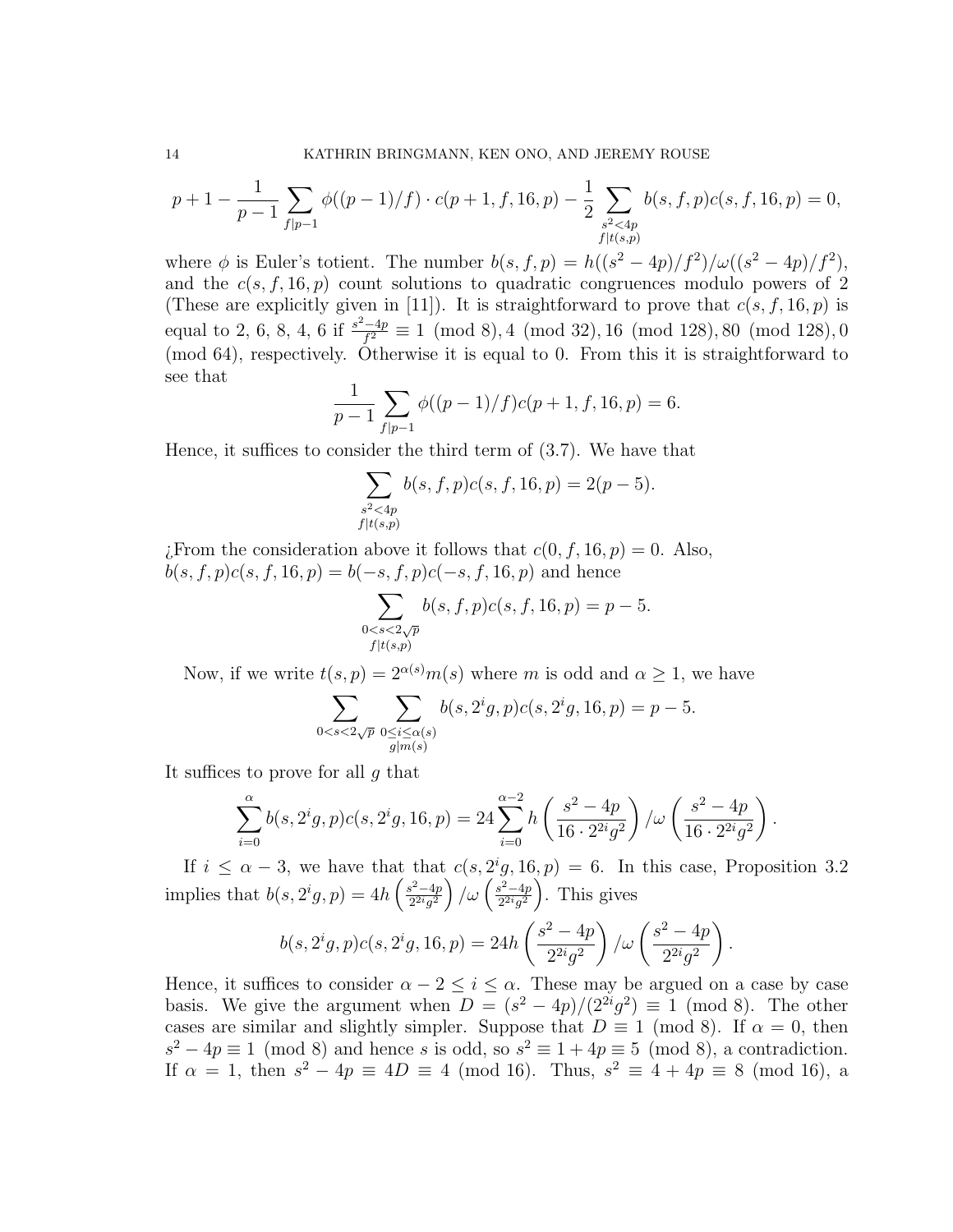contradiction. Hence,  $\alpha \geq 2$ . Now, we have that  $c(s, 2^{\alpha}g, 16, p) = 2$ ,  $c(s, 2^{\alpha-1}, 16, p) =$ 6, and  $c(s, 2^{\alpha-2}g, 16, p) = 8$ . We also have by Proposition 3.2 that  $b(s, 2^{\alpha}g, 16, p) =$  $b(s, 2^{\alpha-1}g, 16, p) = h(-D)/\omega(-D)$  and  $b(s, 2^{\alpha-2}g, 16, p) = 2h(-D)/\omega(-D)$ . Thus,

$$
\sum_{i=\alpha-2}^{\alpha} b(s, 2^i g, p)c(s, 2^i g, 16, p) = \frac{24h(-D)}{\omega(-D)} = 24h\left(\frac{s^2 - 4p}{16 \cdot 2^{2\alpha - 4}}\right) / \omega\left(\frac{s^2 - 4p}{16 \cdot 2^{2\alpha - 4}}\right),
$$
 as desired.

Now we determine the factor of  $F_p(x)$  arising from  $E_4(pz)$ .

**Proposition 3.4.** If  $p \equiv 1 \pmod{4}$  is prime, then

$$
F_p(x) = H_{3 \cdot p^2}(x) \cdot I_p(x),
$$

where  $I_p(x) \in \mathbb{Z}[x]$  has

$$
\deg(I_p(x)) = \begin{cases} (p-1)/12 & \text{if } p \equiv 1 \pmod{12}, \\ (p-5)/12 & \text{if } p \equiv 5 \pmod{12}. \end{cases}
$$

*Proof.* Since  $E_4(\omega) = 0$  for  $\omega = e^{2\pi/3} = \frac{-1 + \sqrt{-3}}{2}$  $\frac{\sqrt{-3}}{2}$  it follows that  $E_4(pz)$  is zero for  $z_p =$  $\omega/p$ . Since  $z_p$  has discriminant  $-3p^2$ , by the integrality of  $F_p(x)$  and the irreducibility of  $H_{3,p^2}(x)$ , it follows that  $H_{3,p^2}(x) | F_p(x)$  in  $\mathbb{Z}[x]$ . By Proposition 3.2, we have that

$$
\deg(H_{3\cdot p^2}(x)) = \begin{cases} (p-1)/3 & \text{if } p \equiv 1 \pmod{12}, \\ (p+1)/3 & \text{if } p \equiv 5 \pmod{12}, \end{cases}
$$

and so the claimed formula for  $\deg(I_n(x))$  follows from Proposition 3.1.

In view of Proposition 3.1 and Proposition 3.4, to prove Theorem 1.3 it suffices to determine the polynomial  $I_p(x)$ . To this end, we begin by observing that  $I_p(x)$  is the polynomial which encodes the divisor of the norm of

$$
\mathfrak{f}_1(4z)^4 \mathfrak{f}_2(z)^2 - \mathfrak{f}_1(4pz)^4 \mathfrak{f}_2(pz)^2.
$$

To study this divisor, we first recall the following modular transformation properties.

**Proposition 3.5.** If  $\begin{pmatrix} a & b \\ c & d \end{pmatrix} \in SL_2(\mathbb{Z})$  with  $b \equiv c \equiv 0 \pmod{4}$  and  $g(z) := \mathfrak{f}_1(4z)^4 \mathfrak{f}_2(z)^2$ , then  $g\left(\frac{az+b}{cz+d}\right)$  $\frac{az+b}{cz+d}$ ) =  $g(z)$ .

The proof of Theorem 1.3 is complete once we establish the following lemma.

**Lemma 3.6.** If  $p \equiv 1 \pmod{4}$  is a prime, then we have

$$
I_p(x) = H_3(x)^{a(p)} H_4(x)^{b(p)} \prod_{D \in \mathcal{D}_p} H_D(x)^2.
$$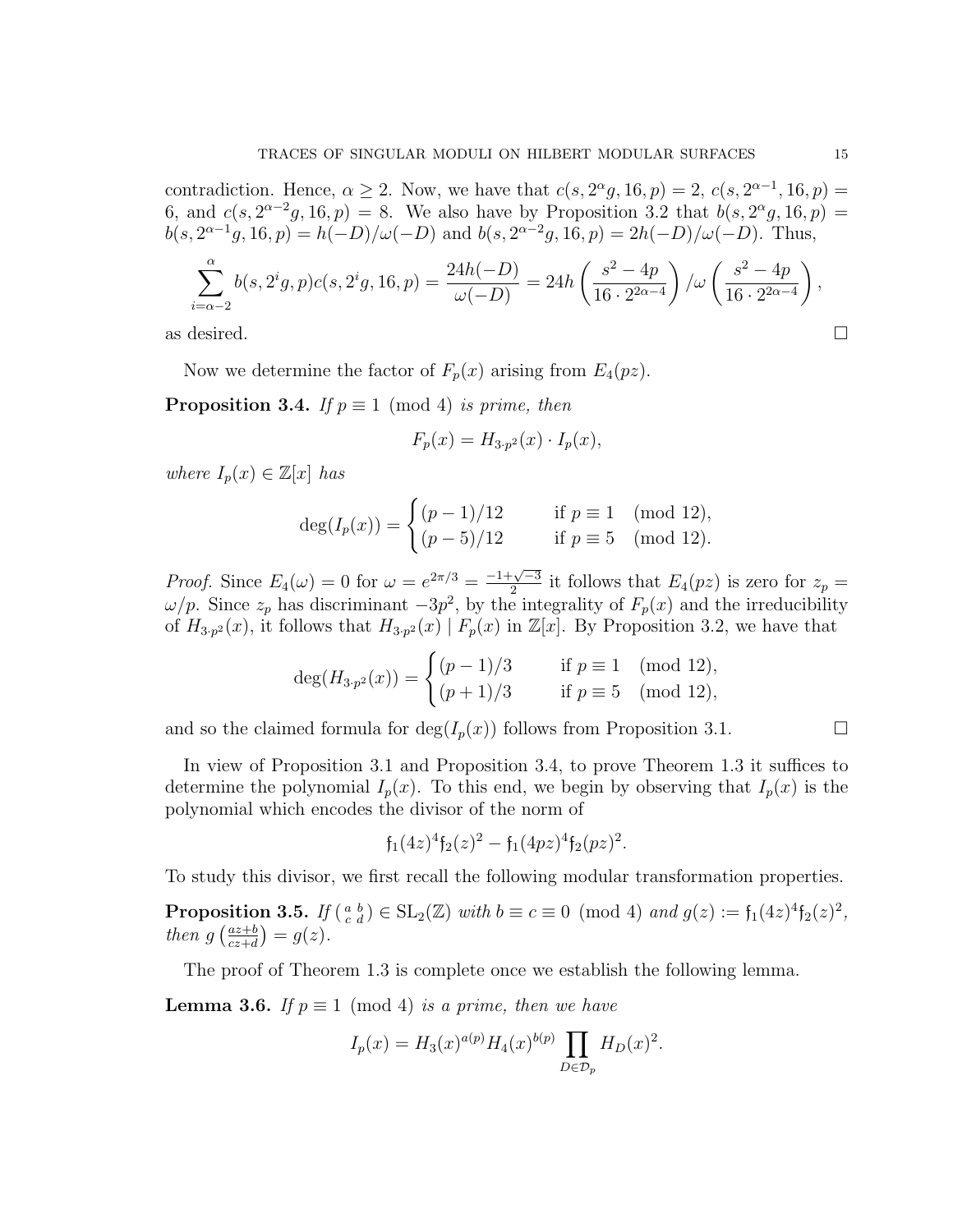*Proof.* By Proposition 3.5,  $z \in \mathbb{H}$  is a root of  $g(z) - g(pz)$  if  $\frac{az+b}{cz+d} = pz$  for  $\left(\begin{smallmatrix} a & b \\ c & d \end{smallmatrix}\right) \in SL_2(\mathbb{Z})$ with  $b \equiv c \equiv 0 \pmod{4}$ . This leads to the quadratic equation

$$
\frac{pc}{4}z^2 + \frac{pd - a}{4}z - \frac{b}{4} = 0.
$$

In view of Lemma 3.3 and since the Hilbert class polynomials are irreducible, we simply need to show that for a negative discriminant of the form  $-D := \frac{x^2-4p}{16f^2}$  $\frac{x^2-4p}{16f^2}$  with  $x, f \in \mathbb{Z}$ there exist two integral binary quadratic forms

$$
Q_1 := \frac{pc_1}{4f}x^2 + \frac{pd_1 - a_1}{4f}xy - \frac{b_1}{4f}y^2
$$
  

$$
Q_2 := \frac{pc_2}{4f}x^2 + \frac{pd_2 - a_2}{4f}xy - \frac{b_2}{4f}y^2,
$$

which are inequivalent under  $\Gamma_0(p)$  with discriminants  $-D$  such that  $\begin{pmatrix} a_1 & b_1 \\ c_1 & d_1 \end{pmatrix}$  $\left(\begin{smallmatrix} a_1 & b_1 \ c_1 & d_1 \end{smallmatrix}\right), \, \left(\begin{smallmatrix} a_2 & b_2 \ c_2 & d_2 \end{smallmatrix}\right)$  $\left(\begin{smallmatrix} a_2& b_2\ c_2& d_2\end{smallmatrix}\right)$  $\in SL_2(\mathbb{Z})$  with  $b_1 \equiv b_2 \equiv c_1 \equiv c_2 \equiv 0 \pmod{4}$ . We can easily show that there exist  $a_1, a_2, d_1$ , and  $d_2$  such that  $a_1 d_1 \equiv a_2 d_2 \equiv 1 \pmod{16 f^2}$  and  $pd_1 + a_1 = -(pd_2 + a_2) = x$ . Moreover we can choose  $a_1, a_2, d_1$ , and  $d_2$  such that  $pd_1 - a_1 \equiv pd_2 - a_2 \equiv 0 \pmod{4f}$ . We let  $b_1 = b_2 = -4f$ ,  $c_1 = (a_1d_1 - 1)/(4f)$ , and  $c_2 = (a_2d_2 - 1)/(4f)$ . Then  $a_1, a_2, b_1, b_2, c_1, c_2, d_1$ , and  $d_2$  are integral with  $b_1 \equiv c_1 \equiv b_2 \equiv c_2 \equiv 0 \pmod{4}$  and  $a_1d_1 - b_1c_1 = a_2d_2 - b_2c_2 = 1$ . It is well-known that if  $\alpha_1x^2 + \alpha_2xy + \alpha_3y^2$  and  $\beta_1 x^2 + \beta_2 xy + \beta_3 y^2$  are two integral primitive binary quadratic forms with  $\alpha_3, \beta_3 > 0$ , which are equivalent under  $\Gamma_0(p)$ , then  $\alpha_2 \equiv \beta_2 \pmod{p}$ . This fact implies that  $Q_1$ and  $Q_2$  are not equivalent under  $\Gamma_0(p)$  since  $\frac{pd_1 - a_1}{4f} \equiv -\overline{4f}x \pmod{p}$  and  $\frac{pd_2 - a_2}{4f} \equiv \overline{4f}x$ (mod p). Here  $\overline{4f}$  denotes the inverse of  $4f \pmod{p}$ .

## 4. TRACES OF  $J_m(z)$  for  $p = 5, 13$ , and 17

In this section, we give formulas for the  $K_m^{(p)}(z)$  and prove Theorem 1.4. For  $p=5,13,$ and 17 and  $m \geq 0$  with  $\left(\frac{m}{p}\right) \neq -1$  there is a unique

$$
K_m^{(p)}(z) = q^{-m} + O(q) \in \mathcal{M}_2^+ \left( \Gamma_0(p), \left( \frac{\cdot}{p} \right) \right).
$$

Let

$$
E_1^{(p)}(z) = \sum_{n=1}^{\infty} \left( \sum_{d|n} d \cdot \left( \frac{n/d}{p} \right) \right) q^n
$$
  

$$
E_2^{(p)}(z) = \frac{L(-1, \left(\frac{z}{p}\right))}{2} + \sum_{n=1}^{\infty} \left( \sum_{d|n} d \cdot \left( \frac{d}{p} \right) \right) q^n,
$$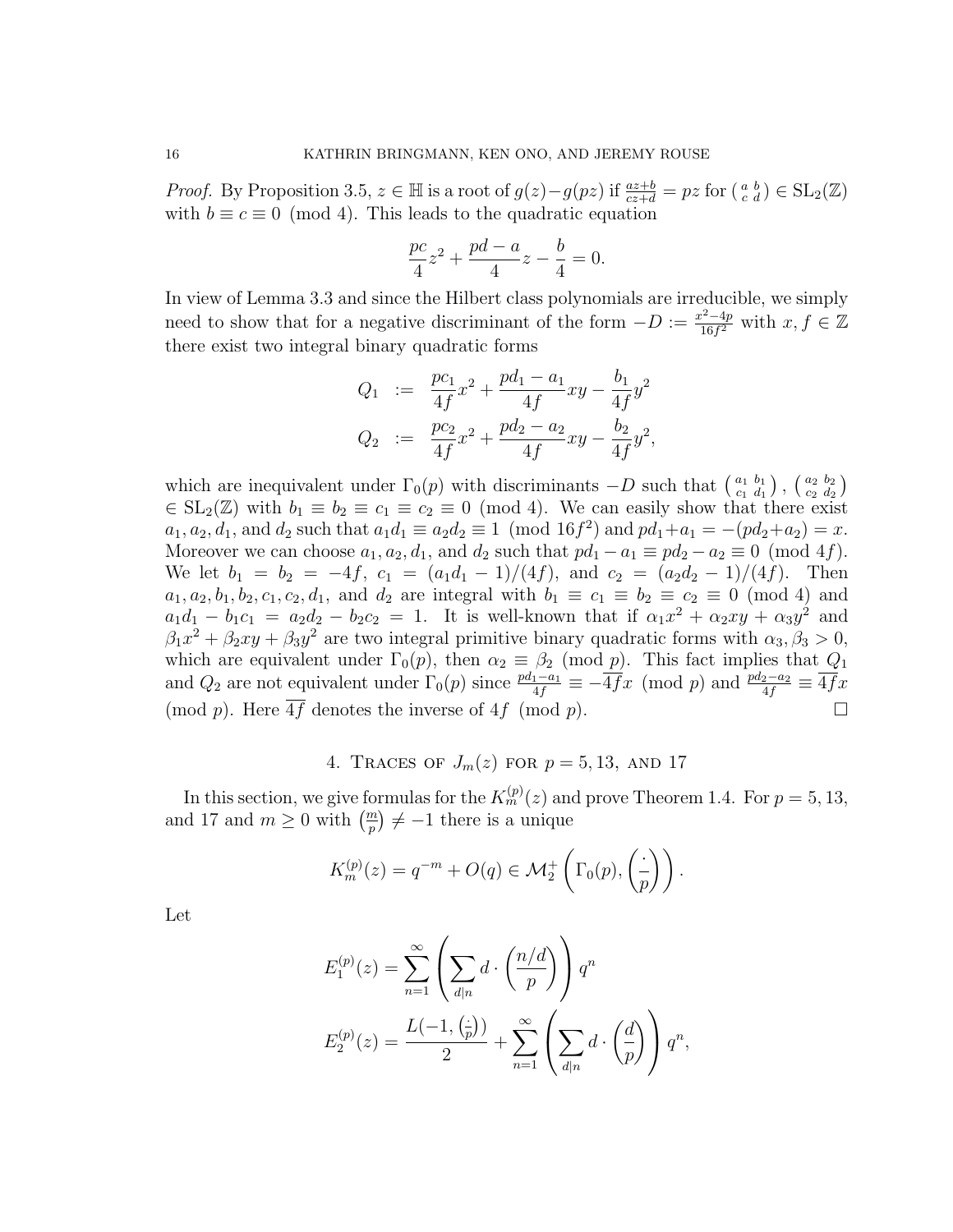be the two Eisenstein series in  $M_2(\Gamma_0(p),\frac{1}{r})$  $\left(\frac{1}{p}\right)$  corresponding to the cusps 0 and  $\infty$ . Here  $L(s, \chi)$  denotes the usual Dirichlet series with Dirichlet character  $\chi$ . Then, we can express  $K_0^{(p)}$  $_{0}^{(p)}$  as a linear combination of these two Eisenstein series.

(4.1) 
$$
K_0^{(p)}(z) = \frac{2}{L(-1, \left(\frac{z}{p}\right))} \left( E_1^{(p)}(z) + E_2^{(p)}(z) \right).
$$

In addition, for  $p = 5$  and  $p = 13$ , we can express  $K_1^{(p)}$  $f_1^{(p)}(z)$  in terms of  $E_1^{(p)}$  $j_1^{(p)}(z)$  and  $E_2^{(p)}$  $2^{(p)}(z).$ 

(4.2) 
$$
K_1^{(5)}(z) = \frac{25E_2^{(5)}(z)^2 - 55E_1^{(5)}(z)E_2^{(5)}(z)}{E_1^{(5)}(z)},
$$

and

(4.3) 
$$
K_1^{(13)}(z) = \frac{E_2^{(13)}(z)^2 - 3E_1^{(13)}(z)E_2^{(13)}(z)}{E_1^{(13)}(z)}.
$$

For  $p = 17$ , we need

$$
M_{17}(z) = 1 + \frac{3}{2} \sum_{n=1}^{\infty} (\sigma_1(n) - 17\sigma_1(n/17))q^n
$$

the Eisenstein series for  $M_2(\Gamma_0(17))$  and

$$
S_{17}(z) = q - q^2 - q^4 - 2q^5 + \cdots,
$$

the cusp form associated to the elliptic curve  $X_0(17)$ . Then,

(4.4) 
$$
K_1^{(17)}(z) = -\frac{E_2^{(17)}(z)M_{17}(z)}{2S_{17}(z)} + \frac{E_2^{(17)}(z)}{4} - \frac{17E_1^{(17)}(z)}{4}.
$$

All the  $K_m^{(p)}(z)$  can be expressed in terms of  $K_1^{(p)}$  $1^{(p)}(z)$  using Hecke operators. For this description, suppose that  $m \geq 1$  and  $\left(\frac{m}{p}\right) \neq 1$ . Let

$$
\tilde{K}_m^{(p)}(z) = q^{-m} + \sum_{n=1}^{\infty} a_m(n)q^n \in \mathcal{M}_2\left(\Gamma_0(p), \left(\frac{\cdot}{p}\right)\right)
$$

be the unique form such that  $a_m(n) = 0$  if  $\left(\frac{n}{n}\right)$  $\binom{n}{p} = 1$ . It is straightforward to verify the following facts about the  $K_m^{(p)}(z)$  and  $\tilde{K}_m^{(p)}(z)$ .

**Lemma 4.1.** If  $gcd(m, p) = 1$ , then

$$
\frac{1}{m}\left(K_1^{(p)}(z) \mid T_m\right) = \begin{cases} K_m^{(p)}(z) & \left(\frac{m}{p}\right) = 1, \\ -\tilde{K}_m^{(p)}(z) & \left(\frac{m}{p}\right) = -1, \end{cases}
$$

where  $T_m$  is the usual Hecke operator on  $\mathcal{M}_2\left(\Gamma_0(p),\frac{p}{n}\right)$  $\frac{1}{p}\big)\bigg).$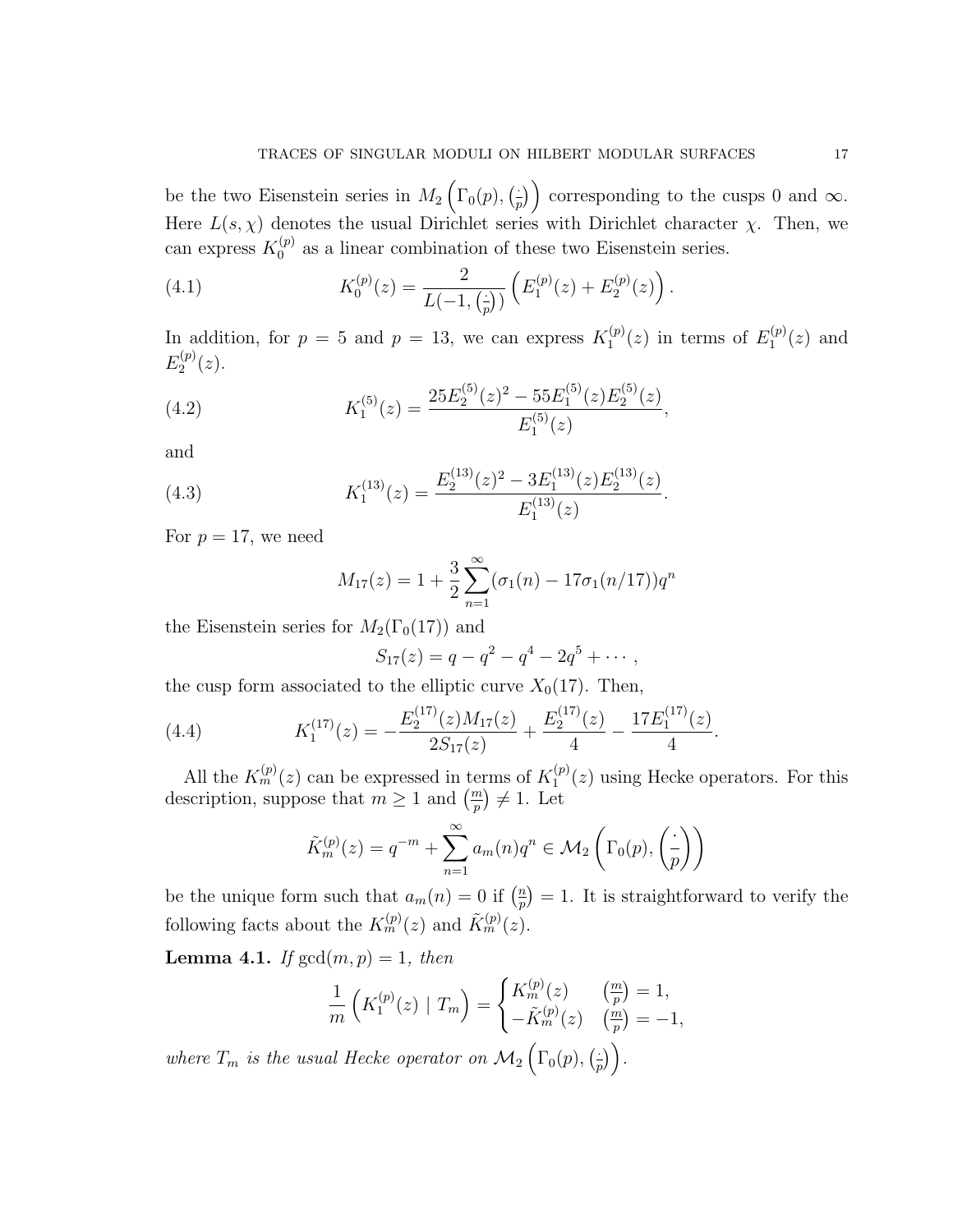**Lemma 4.2.** If  $gcd(m, p) = 1$  and  $b \ge 1$ , then

$$
\frac{1}{2}\left(K_{mp^b}^{(p)}(z) - \tilde{K}_{mp^b}^{(p)}(z)\right) = \begin{cases} K_m^{(p)}(z) \mid U(p^b) & \binom{m}{p} = 1, \\ -\tilde{K}_m^{(p)}(z) \mid U(p^b) & \binom{m}{p} = -1. \end{cases}
$$

**Lemma 4.3.** If  $gcd(m, p) = 1$  and  $b \ge 1$ , then

$$
\frac{1}{2}\left(K_{mp^b}^{(p)}(z) + \tilde{K}_{mp^b}^{(p)}(z)\right) \mid U(p^b) = \begin{cases} K_m^{(p)}(z) & \binom{m}{p} = 1, \\ \tilde{K}_m^{(p)}(z) & \binom{m}{p} = -1. \end{cases}
$$

Using these lemmas, one can determine the q-expansions of all the  $K_m^{(p)}(z)$  and  $\tilde{K}_m^{(p)}(z)$  in terms of the q-expansion of  $K_1^{(p)}$  $1^{(p)}(z)$ . Now we prove Theorem 1.4.

*Proof of Theorem 1.4. i.* From (3.5) it follows that  $f(z)$  is holomorphic at infinity if and only if it is holomorphic at zero. From this fact, and the fact that for  $p = 5, 13$ , and 17, the space  $S_2\left(\Gamma_0(p),\frac{1}{n}\right)$  $\left( \frac{1}{p} \right)$  = {0}, it follows that the  $K_m^{(p)}(z)$  form a basis for  $\mathcal{M}^+_2\left(\Gamma_0(p),\bigl(\frac{1}{p}\bigr.\right)$  $\left(\frac{1}{p}\right)$ . Hence, a function  $f(z) \in \mathcal{M}_2^+\left(\Gamma_0(p), \left(\frac{1}{p}\right)\right)$  $\left(\frac{1}{p}\right)$  is determined by its principal part and constant term.

The principal part of  $\Phi_{1,J_m}^{(p)}(z)$  comes from  $A_{\ell,f}^{(p)}(z)$ , and the constant term comes from  $B_{\ell,f}^{(p)}(z)$ . Knowing the principal part of  $J_m(z)$  determines the principal part and constant term of  $\Phi_{1,J_m}^{(p)}(z)$  and knowing these, the result follows.

#### **REFERENCES**

- [1] R. E. Borcherds, Automorphic forms on  $O_{s+2,2}(\mathbb{R})$  and infinite products, Invent. Math. 120 (1995), pages 161-213.
- [2] J. H. Bruinier, *Borcherds products on*  $O(2,\ell)$  and Chern classes of Heegner divisors, Springer Lect. Notes, 1780, Springer-Verlag, Berlin, 2002.
- [3] J. H. Bruinier and M. Bundschuh, On Borcherds products associated with lattices of prime discriminant, Ramanujan J., 7, (2003), pages 49-61.
- [4] J. H. Bruinier and J. Funke, Traces of CM-values of modular functions, preprint.
- [5] H. Hijikata, A. Pizer, and T. Shemanske, The basis problem for modular forms on  $\Gamma_0(N)$ . Proc. Japan Acad. Ser. A Math. Sci., 56(6), (1980) pages 280-284.
- [6] F. Hirzebruch, Hilbert modular surfaces, L'Enseign. Math. 19 (1973), pages 183-281.
- [7] F. Hirzebruch and D. Zagier, Intersection numbers of curves on Hilbert modular surfaces and modular forms with Nebentypus, Invent. Math. 36, (1976), pages 57-113.
- [8] W. Kohnen, Newforms of half-integral weight, J. Reine Angew. Math. 333, (1982) pages 32–72.
- [9] W. C. Li, Newforms and functional equations, Math. Ann. 212 (1975), pages 285-315.
- [10] K. Ono, The web of modularity: arithmetic of the coefficients of modular forms and q-series, CBMS Regional Conference Series in Mathematics, No. 102, Amer. Math. Soc., Providence, R.I., 2004.
- [11] J. Rouse, Vanishing and Non-Vanishing of Traces of Hecke Operators, to appear in Trans. Amer. Math. Soc.
- [12] G. Shimura, On modular forms of half integral weight, Ann. of Math. (2) 97 (1973), pages 440-481.